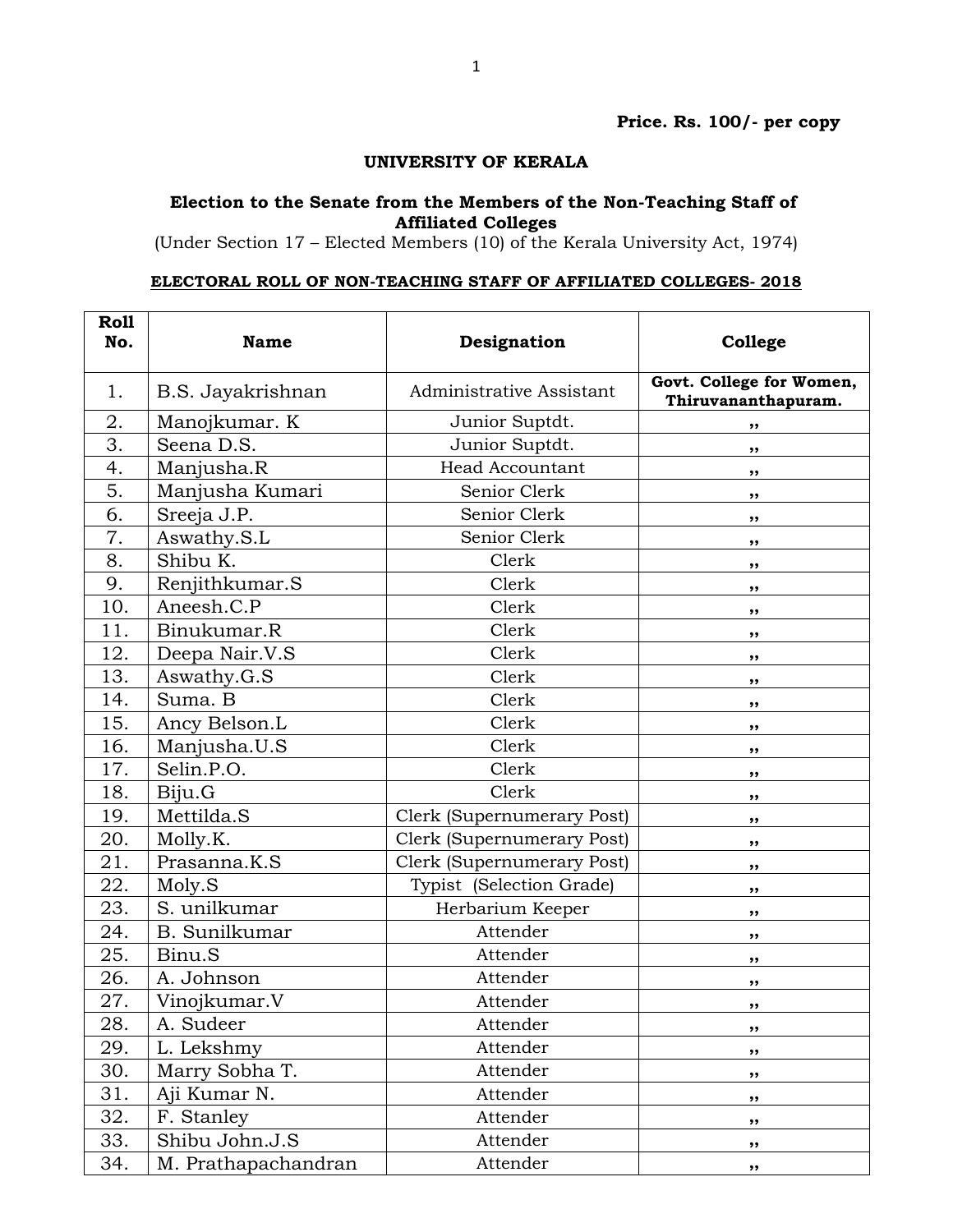| 35. | C.S. Pushpaletha     | Attender                                 | Govt. College for Women,<br>Thiruvananthapuram |
|-----|----------------------|------------------------------------------|------------------------------------------------|
| 36. | Ajith C.             | Attender                                 | ,,                                             |
| 37. | Sunil Kumar R.B.     | Attender                                 | ,,                                             |
| 38. | Mahesan S.           | Attender                                 | ,,                                             |
| 39. | Shaji Mon.D          | Attender                                 | ,,,                                            |
| 40. | Sindhu.I             | Attender                                 | ,,                                             |
| 41. | Gopakumar.M          | Attender                                 | ,,                                             |
| 42. | Deepu Sasidharan     | Attender                                 | ,,                                             |
| 43. | Rejitha. S. Nair     | Attender                                 | ,,                                             |
| 44. | Shaji P.V.           | Attender                                 | ,,                                             |
| 45. | K.G. Manoharan       | Attender                                 | ,,                                             |
| 46. | Jaya Prakash.D       | Attender                                 | ,,                                             |
| 47. | Radhakrishnapillai.N | Gardener                                 | ,,                                             |
| 48. | Babu.M               | Office Attendant                         | ,,                                             |
| 49. | Shiburaj             | Office Attendant                         | ,,                                             |
| 50. | Rajeev.V             | Office Attendant                         | ,,                                             |
| 51. | Ajith Kumar.B.T      | Office Attendant                         | ,,                                             |
| 52. | Arunkumar. S         | Office Attendant                         | ,,                                             |
| 53. | Thankachan.K         | Office Attendant                         |                                                |
|     |                      | (Supernumerary Post)                     | ,,                                             |
| 54. | Baby Kumar           | Office Attendant                         | ,,                                             |
|     |                      | (Supernumerary Post)<br>Office Attendant |                                                |
| 55. | Ashok Kumar.S        | (Supernumerary Post)                     | ,,                                             |
| 56. | Naseema              | Office Attendant                         | ,,                                             |
| 57. | Sheni V.             | Office Attendant                         | ,,                                             |
| 58. | Uma Devi. R.         | Sweeper                                  | ,,                                             |
| 59. | P. Shailaja          | Sanitation worker                        | ,,                                             |
| 60. | Bindu. R             | Sanitation worker                        | ,,                                             |
| 61. | Sreelatha            | Sweeper                                  | ,,                                             |
| 62. | Vipin Das.S          | Night watchman                           | ,,                                             |
| 63. | Kannan R.V.          | Night watchman                           | ,,                                             |
| 64. | Geetha.T.R.          | Senior Superintendent                    | Govt. Arts College,<br>Thiruvananthapuram      |
| 65. | Harikumar. T.S.      | <b>Head Accountant</b>                   | ,,                                             |
| 66. | Sangeetha.S          | Senior Clerk                             | ,,                                             |
| 67. | Sajith Pillai.G      | Senior Clerk                             | ,,                                             |
| 68. | Remya.V              | Clerk                                    | ,,                                             |
| 69. | Sahthudeen.M.A.      | Clerk                                    | ,,                                             |
| 70. | Raji.R               | Clerk                                    | ,,                                             |
| 71. | Sreejith.S.          | Clerk                                    | ,,                                             |
| 72. | Manjusha.P.S         | Typist (Sel. Gr)                         | ,,                                             |
| 73. | Shami J.B.           | Librarian IV th Grade                    | ,,                                             |
| 74. | Harikumaran Nair T.  | Lab Attender                             | ,,                                             |
| 75. | Shaji.B              | Lab Attender                             | ,,                                             |
| 76. | Jayaprasad.L         | Library Attender                         | ,,                                             |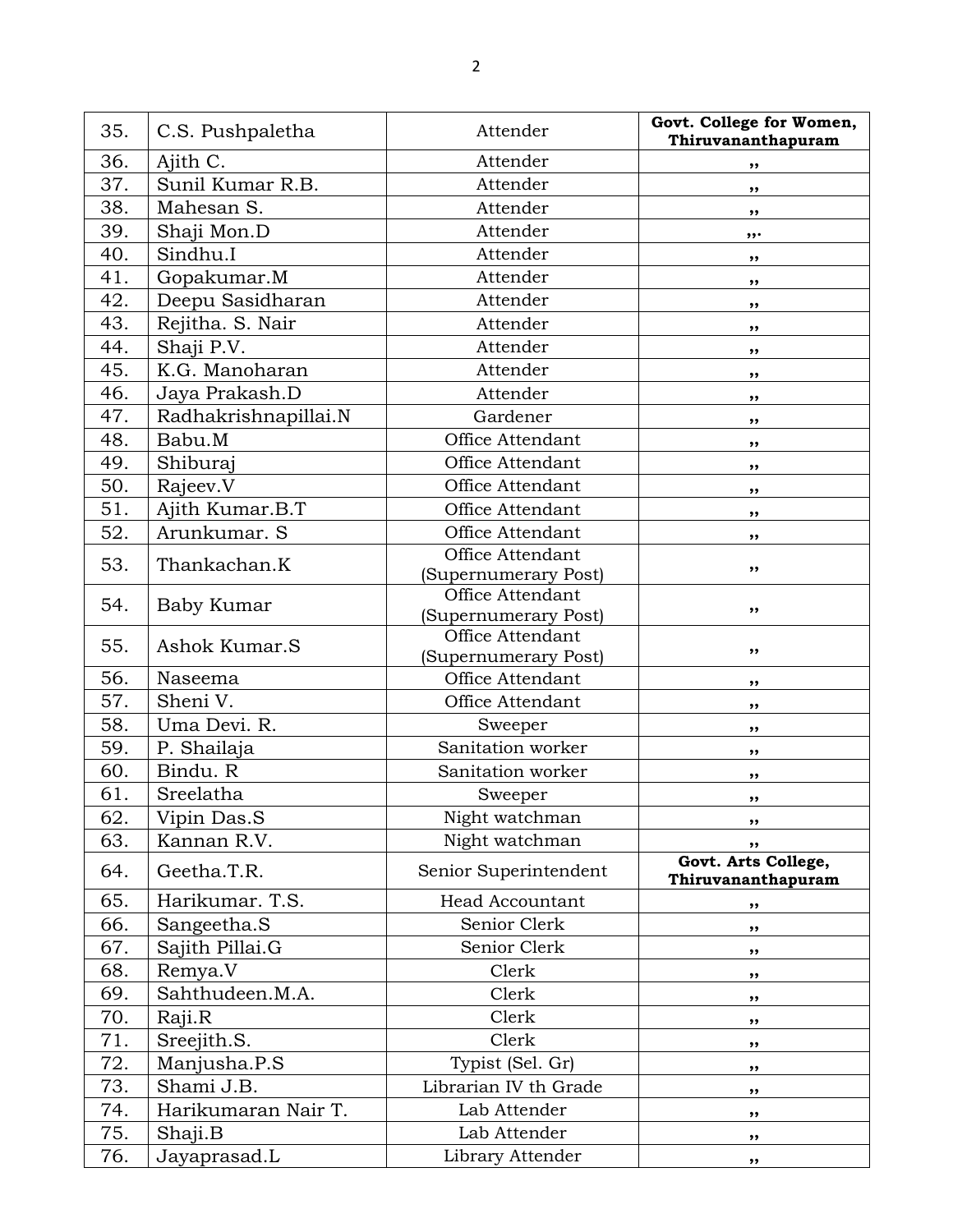| 77.  | Sreekumaran.C.       | Library Attender         | Govt. Arts College,<br>Thiruvananthapuram          |
|------|----------------------|--------------------------|----------------------------------------------------|
| 78.  | Sreedevi Amma.V      | Library Attender         | ,,                                                 |
| 79.  | Baiju.B              | Attender Office          | ,,                                                 |
| 80.  | Sibu.R.              | Attender Office          | ,,                                                 |
| 81.  | Sunilkumar.T         | Office Attendant         | $, \,$                                             |
| 82.  | Nujumuddeen.E        | Office Attendant         | ,,                                                 |
| 83.  | Shine J Sankar       | Office Attendant         | ,,                                                 |
| 84.  | Manikandan.M         | Office Attendant         | ,,                                                 |
| 85.  | Jayan.G              | Office Attendant         | $, \,$                                             |
| 86.  | Deepu S.             | Office Attendant         | ,,                                                 |
| 87.  | Vinod.M              | Gardener                 | $, \,$                                             |
| 88.  | Prasanthan.P         | Night Watchman           | ,,                                                 |
| 89.  | Kavitha.V.S          | Sanitation Worker        | ,,                                                 |
| 90.  | Badharunnisa S.      | Sanitation Worker        | ,,                                                 |
| 91.  | Suja.O.L             | Sweeper                  | ,,                                                 |
| 92.  | Sasidharan Nair.A    | Administrative Assistant | <b>University College,</b><br>Thiruvananthapuram - |
| 93.  | SunilKumar.S         | Junior Supt.             | ,,                                                 |
| 94.  | Rajesh G.B.          | Junior Supt.             | ,,                                                 |
| 95.  | Latha P.             | <b>Head Accountant</b>   | ,,                                                 |
| 96.  | Padmakala N.         | Senior Clerk             | ,,                                                 |
| 97.  | Abhilash S.          | Senior Clerk             | ,,                                                 |
| 98.  | Binu Kumar K.        | Senior Clerk             | ,,                                                 |
| 99.  | Preetha P.J.         | Senior Clerk             | ,,                                                 |
| 100. | Manoj Kumar S.       | Senior Clerk             | ,,                                                 |
| 101. | Saritha R.           | Clerk                    | ,,                                                 |
| 102. | Sathyadas B.S.       | Clerk                    | ,,                                                 |
| 103. | Smitha V Mohan       | Clerk                    | ,,                                                 |
| 104. | Devi Hari Priya P.R. | Clerk                    | ,,                                                 |
| 105. | Shajahan.M           | Clerk                    | $, \bullet$                                        |
| 106. | Geethu Sundar        | Clerk                    | ,,                                                 |
| 107. | Geethu.K             | Clerk                    | ,,                                                 |
| 108. | Nisha S.             | Clerk                    | $, \,$                                             |
| 109. | Sreekumar.K          | Clerk                    | ,,                                                 |
| 110. | Sreekumaran N.       | Senior Grade typist      | ,,                                                 |
| 111. | Lenikumari.K.G       | <b>U.D Typist</b>        | ,,                                                 |
| 112. | Seena U.             | Librarian                | $, \,$                                             |
| 113. | Bhadrakumar          | Librarian                | ,,                                                 |
| 114. | Silpa V.             | Librarian                | ,,                                                 |
| 115. | Heeralal             | Herbarium Keeper         | $, \,$                                             |
| 116. | Vijayakumar.C        | Attender                 | ,,                                                 |
| 117. | Sureshkumar M.A      | Attender                 | ,,                                                 |
| 118. | A.Prasanna           | Attender                 | ,,                                                 |
| 119. | Shajahan M.          | Attender                 | ,,                                                 |
| 120. | G.Manu               | Attender                 | ,,                                                 |
| 121. | V.Hareendran Nair    | Attender                 | ,,                                                 |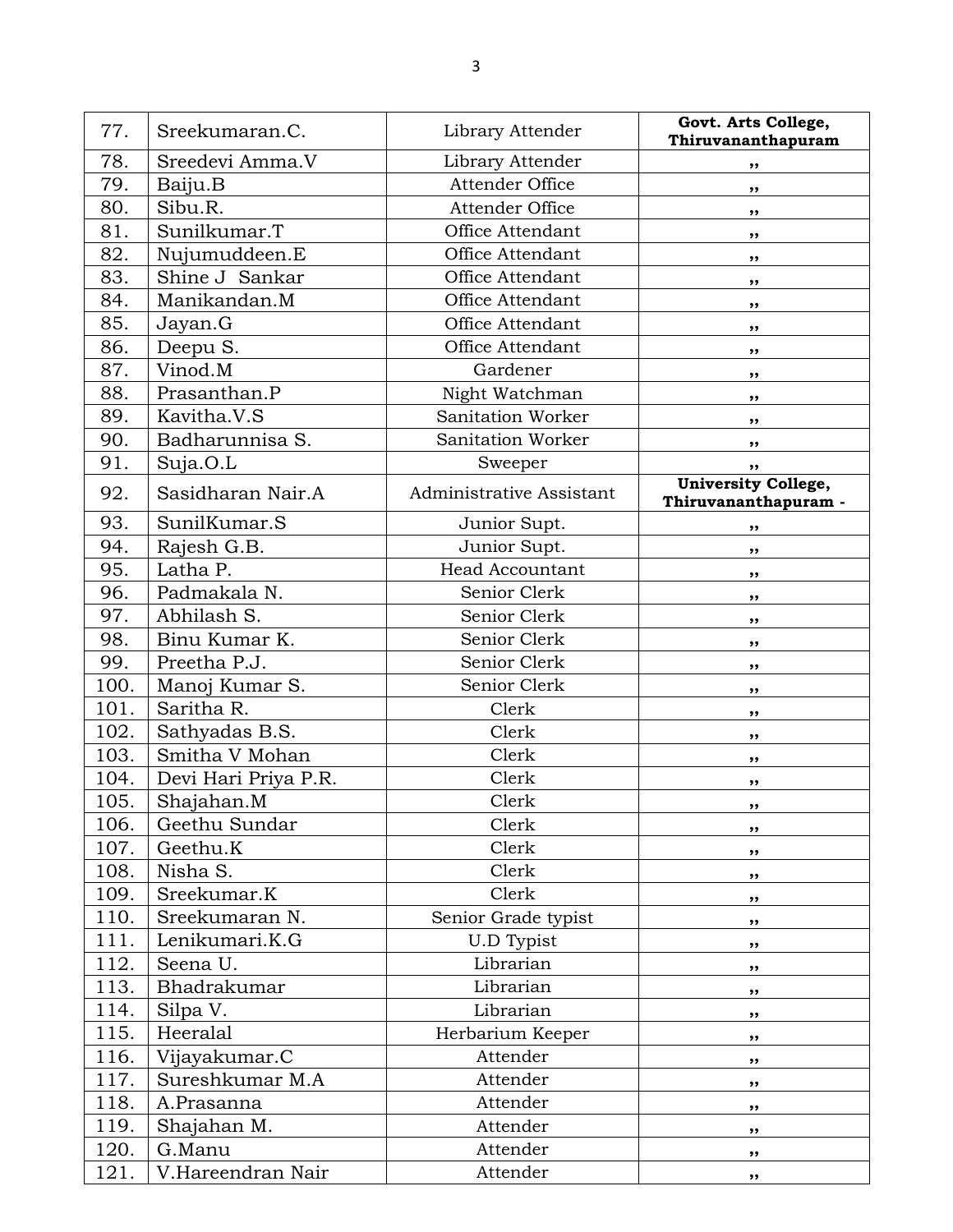| 122. | Vijayakumaran Nair    | Attender           | <b>University College,</b><br>Thiruvananthapuram |
|------|-----------------------|--------------------|--------------------------------------------------|
| 123. | Girija Kumari B.S     | Attender           | ,,                                               |
| 124. | Ambily.P              | Attender           | ,,                                               |
| 125. | Sudhakumari L.        | Attender           | ,,                                               |
| 126. | Shaiju S.             | Attender           | ,,                                               |
| 127. | Mallika Kumari.L      | Attender           | ,,                                               |
| 128. | K. Salin Kumari       | Attender           | ,,                                               |
| 129. | G.Rajendran           | Attender           | ,,                                               |
| 130. | D.A Santhosh          | Attender           | ,,                                               |
| 131. | Sumi.V.S              | Attender           | ,,                                               |
| 132. | Facil.C               | Attender           | ,,                                               |
| 133. | Dileep Kumar          | ,,                 | ,,                                               |
| 134. | Nanda Kumar           | $, \,$             | ,,                                               |
| 135. | Vikramachandran       | $, \,$             | ,,                                               |
| 136. | Layonidas             | $, \,$             | ,,                                               |
| 137. | Raynold               | $, \,$             | ,,                                               |
| 138. | <b>Stella</b>         | , ,                | ,,                                               |
| 139. | Susha                 | $, \,$             | ,,                                               |
| 140. | Jayakumar.A           | ,,                 | ,,                                               |
| 141. | Vijaya Kumar.T        | , ,                | ,,                                               |
| 142. | M. Sajitha            | ,,                 | ,,                                               |
| 143. | Vipinkumar S.         | , ,                | ,,                                               |
| 144. | Baiju S.N.            | , ,                | ,,                                               |
| 145. | Sumi.V.S              | Attender           | ,,                                               |
| 146. | T.Madhu Kumar         | Specimen Collector | ,,                                               |
| 147. | Muraleedharan Nair G. | Gardner            | ,,                                               |
| 148. | Aji Kumar Assari      | Office Attendant   | ,,                                               |
| 149. | Madanan               | Office Attendant   | ,,                                               |
| 150. | Muthappan             | ,,                 | ,,                                               |
| 151. | AjaiKumar S           | ,,                 | ,,                                               |
| 152. | Santhosh Kumar        | ,,                 | ,,                                               |
| 153. | Sreeja V.P            | ,,                 | ,,                                               |
| 154. | Bineesh J.S           | $, \,$             | ,,                                               |
| 155. | Shibu.C               | ,,                 | ,,                                               |
| 156. | Monishakumar P.       | ,,                 | ,,                                               |
| 157. | Sunitha A.            | ,,                 | ,,                                               |
| 158. | Krishnankutty         | ,,                 | ,,                                               |
| 159. | Harisankar T. P.      | Office Attendant   | <b>University College,</b><br>Thiruvananthapuram |
| 160. | Vipin S.              | Night Watchman     | ,,                                               |
| 161. | Ambrish               | Night Watchman     | ,,                                               |
| 162. | Sumathi               | Sweeper            | ,,                                               |
| 163. | Remani kumari.T       | Sanitation Worker  | ,,                                               |
| 164. | Sathyakumar J.        | Sanitation Worker  | ,,                                               |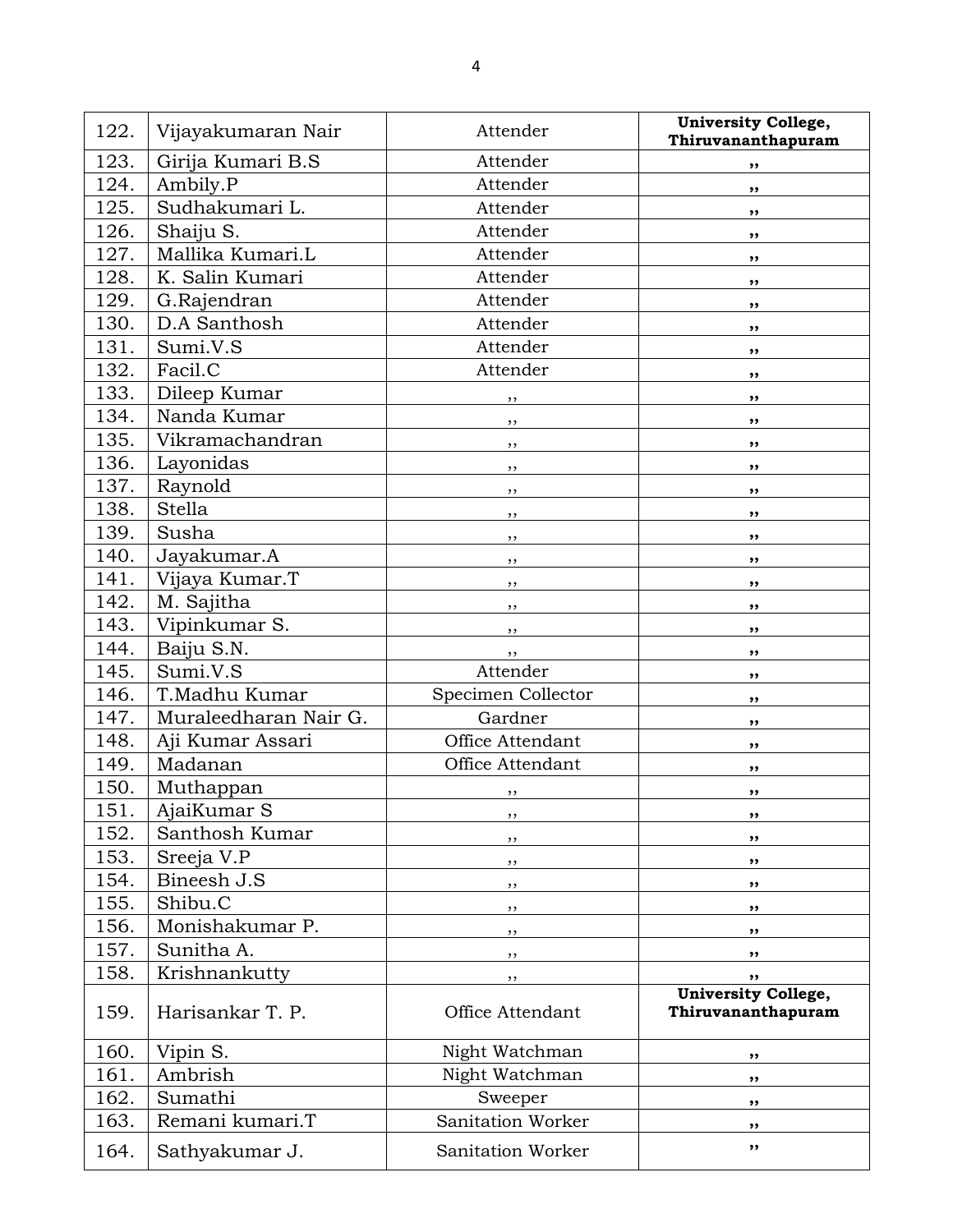| 165. | K. Ajith Kumar     | Senior Superintendent    | Govt. College,<br>Kariavatttom.               |
|------|--------------------|--------------------------|-----------------------------------------------|
| 166. | Sheeba.L           | <b>Head Accountant</b>   | ,,                                            |
| 167. | Sheena N           | Senior Clerk             | ,,                                            |
| 168. | Shamla A           | Senior Clerk             | ,,                                            |
| 169. | Aneesh B           | Clerk                    | $, \,$                                        |
| 170. | Vipin C.G.         | Clerk                    | ,,                                            |
| 171. | Shajahan N.        | Clerk                    | ,,                                            |
| 172. | Ratheesh R.        | Clerk                    | ,,                                            |
| 173. | Prasanth P         | Clerk (supernumerary)    | Govt. College,<br>Kariavatttom.               |
| 174. | Najim A            | Sr. Gr. Typist           | ,,                                            |
| 175. | Vinod B            | Attender                 | ,,                                            |
| 176. | Sudheer A          | Attender                 | $, \,$                                        |
| 177. | Sabumurali         | Attender                 | ,,                                            |
| 178. | Renjithkumar A R   | Attender                 | ,,                                            |
| 179. | Prasad R.          | Attender                 | ,,                                            |
| 180. | Ayubkhan           | Attender                 | ,,                                            |
| 181. | Vinod S            | Attender                 | ,,                                            |
| 182. | Anil kumar D       | Attender                 | ,,                                            |
| 183. | Sajin.S            | Attender                 | ,,                                            |
| 184. | Manu M             | Attender                 | ,,                                            |
| 185. | Rekha S            | Attender (supernumerary) | , ,                                           |
| 186. | Vinod G            | Office Attendent         | ,,                                            |
| 187. | Aneesh P.S         | Office Attendent         | ,,                                            |
| 188. | Sumesh P S         | Office Attendent         | ,,                                            |
| 189. | Arun S.S.          | Night watchman           | ,,                                            |
| 190. | Devasia K D        | Senior Superintendent    | Govt. Sanskrit College,<br>Thiruvananthapuram |
| 191. | Saritha S.         | <b>Head Accountant</b>   | ,,                                            |
| 192. | Rameshbabu R.      | Clerk (H.G.)             | ,,                                            |
| 193. | Sreenath M         | Clerk                    | ,,                                            |
| 194. | Rajendran S        | Clerk                    | ,,                                            |
| 195. | Rinku K.S.         | Clerk                    | ,,                                            |
| 196. | Shibu D            | Typist (Sr. Gr)          | ,,                                            |
| 197. | Rajeena V M        | Librarian Gr.Iv          | ,,                                            |
| 198. | Murukesan R.       | Attender                 | ,,                                            |
| 199. | Manu G.            | Attender                 | ,,                                            |
| 200. | Anilkumar R.       | Attender                 | ,,                                            |
| 201. | Nisamudeen M       | Office Attendant         | ,,                                            |
| 202. | Rajeev R           | Office Attendant         | ,,                                            |
| 203. | Arun Raj M N       | Office Attendant         | ,,                                            |
| 204. | Jisha M.S.         | Office Attendant         | ,,                                            |
| 205. | Mumthaz J          | Sanitation Worker        | ,,                                            |
| 206. | Nirmala P.         | Sanitation Worker        | ,,                                            |
| 207. | Beena Rose V R     | Full Time Sweeper        | ,,                                            |
| 208. | Ajeesh Krishnan K. | Night Watchman           | ,,                                            |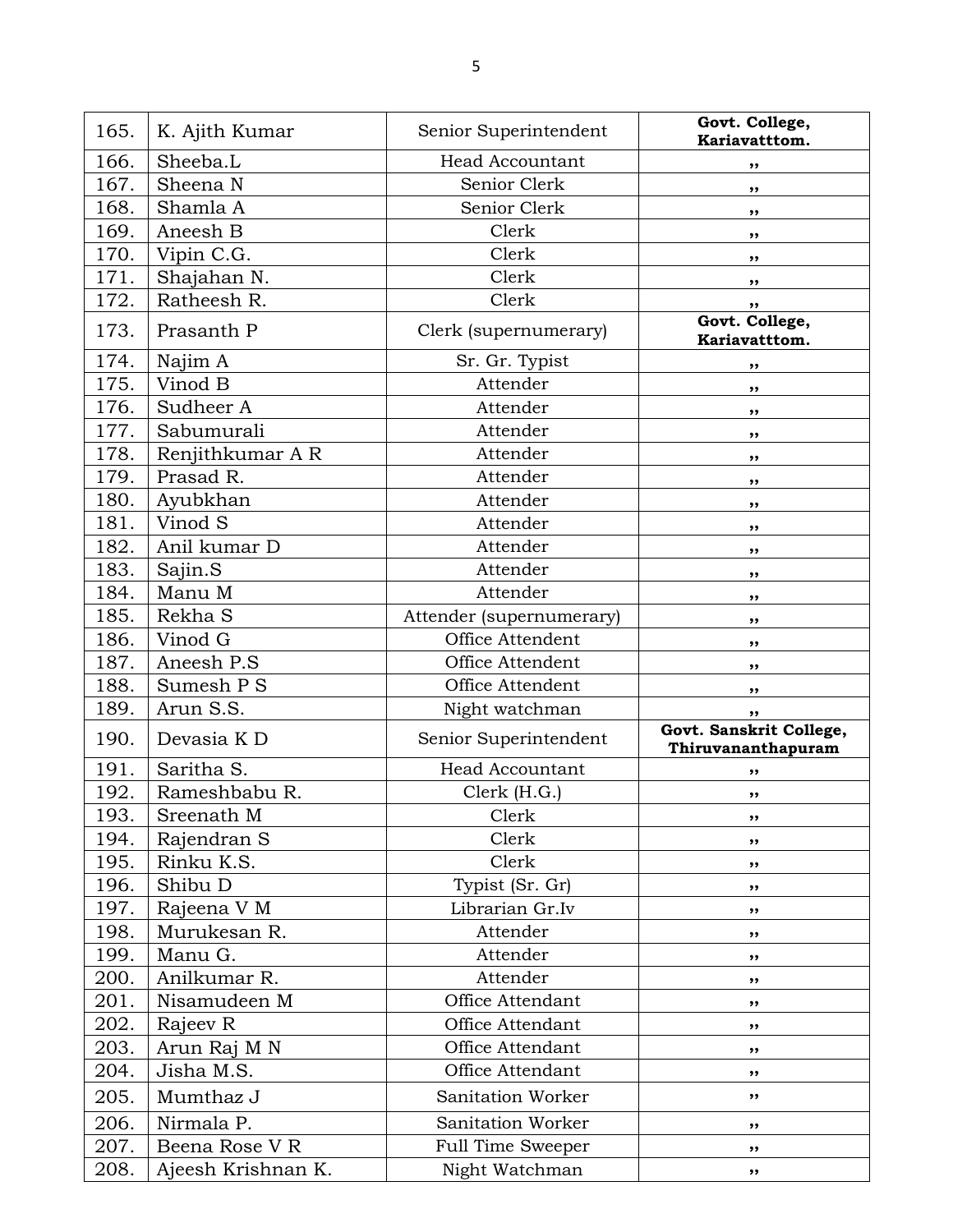| 209. | Rahul S Nair       | Night Watchman                   | Govt. Sanskrit College,<br>Thiruvananthapuram            |
|------|--------------------|----------------------------------|----------------------------------------------------------|
| 210. | Nazimudheen M.     | Senior Supt.                     | Govt. College, Attingal,                                 |
| 211. | Sajitha.S          | <b>Head Accountant</b>           | ,,                                                       |
| 212. | Vinod Kumar S.     | Senior Clerk                     | ,,                                                       |
| 213. | Varsha.V           | Senior Clerk                     | ,,                                                       |
| 214. | Rajalekshmi G.R    | Senior Clerk                     | ,,                                                       |
| 215. | Hilda.S            | Senior Clerk                     | ,,                                                       |
| 216. | Soorya.M           | Clerk                            | ,,                                                       |
| 217. | Nitha.S            | Senior Clerk                     | ,,                                                       |
| 218. | Divya Nair M.L.    | Clerk                            | ,,                                                       |
| 219. | Shibi Basheer      | Clerk (Supernumerary)            | ,,                                                       |
| 220. | Abju.B             | Librarian                        | ,,                                                       |
| 221. | Anwar P.A          | Sel. Gr. Typist                  | ,,                                                       |
| 222. | Shylaja.O          | Typist (Supernumerary)           | ,,                                                       |
| 223. | Deepthi J. Nair    | L.D. Typist                      | ,,                                                       |
| 224. | Mohanan Nair.R     | Attender H.G.                    | ,,                                                       |
| 225. | Shyla .V           | Attender                         | ,,                                                       |
| 226. | Jalaja.V           | Office Attendant H.G.            | ,,                                                       |
| 227. | Mohammed Raphy     | Office Attendant                 | ,,                                                       |
| 228. | Shibu K.R          | Office Attendant                 | ,,                                                       |
| 229. | Aswineeraj A.R     | Office Attendant                 | ,,                                                       |
| 230. | Shamnad.S          | Office Attendant                 | ,,                                                       |
|      |                    | (Supernumerary)                  |                                                          |
| 231. | Sasidharan Nair.M  | Office Attendant                 | ,,                                                       |
|      |                    | (Supernumerary)<br>Lab Assistant |                                                          |
| 232. | Sajeev.S           | (Supernumerary)                  | ,,                                                       |
| 233. | Sajeena.A          | Sweeper                          | ,,                                                       |
| 234. | Siyadkhan.u        | Night Watchman                   | ,,                                                       |
| 235. | Sandheep V.        | Night Watchman                   |                                                          |
| 236. | Sabeena.A          | Senior Superintendent            | Govt. College,<br>Nedumangad.                            |
| 237. | Manoj K.S.         | <b>Head Accountant</b>           | ,,                                                       |
| 238. | Rajamohan Nair.V   | Senior Clerk                     | ,,                                                       |
| 239. | Sindhu. V.G        | Senior Clerk                     | ,,                                                       |
| 240. | Prija. G.S         | Senior Clerk                     | ,,                                                       |
| 241. | Ranjini C.B.       | Clerk                            | ,,                                                       |
| 242. | Stalin Marshal.T.R | <b>UD</b> Typist                 | ,,                                                       |
| 243. | Santhosh Kumar.V   | Attender                         | ,,                                                       |
| 244. | Pushpakaran S.     | Office Attendant                 | ,,                                                       |
| 245. | Anil Kumar.S       | Office Attendant                 | ,,                                                       |
| 246. | Unni Krishnan P.S. | Office Attendant                 | ,,                                                       |
| 247. | Baiju.L            | Office Attendant                 | ,,                                                       |
| 248. | Joylal .D          | Senior Superintendent            | K N.M. Govt Arts &<br>Science College,<br>Kanjiramkulam. |
| 249. | Binukumar N.       | <b>Head Accountant</b>           | ,,                                                       |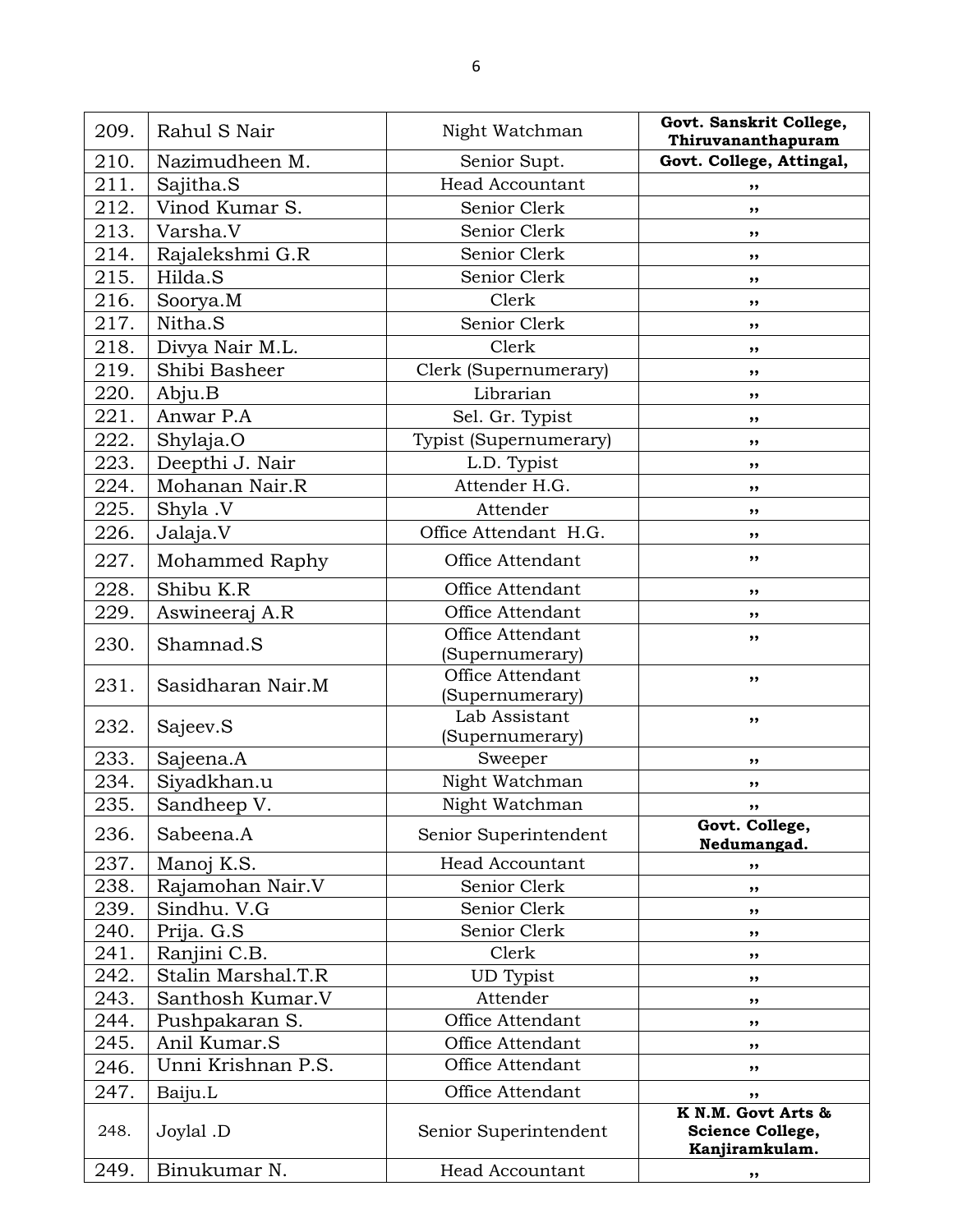| 250. | Bindu.T.S          | Senior Clerk                         | K N.M. Govt Arts &<br>Science College,<br>Kanjiramkulam.             |
|------|--------------------|--------------------------------------|----------------------------------------------------------------------|
| 251. | Remya.R.S          | Senior Clerk                         | ,,                                                                   |
| 252. | Lekha.L            | Clerk                                | ,,                                                                   |
| 253. | Geetha.S           | U.D Typist                           | ,,                                                                   |
| 254. | Chandran.T         | Librarian Gr. IV                     | ,,                                                                   |
| 255. | Sujatha.S          | Attender                             | ,,                                                                   |
| 256. | Rejikumar. R.S.    | Office Attendant                     | ,,                                                                   |
| 257. | Suresh Kumar C.    | Office Attendant                     | ,,                                                                   |
| 258. | Sajikumar.C        | Office Attendant                     | ,,                                                                   |
| 259. | Shibu.B            | Office Attendant                     | ,,                                                                   |
| 260. | Santha.K           | Office Attendant                     | ,,                                                                   |
| 261. | Robi.T             | Sweeper                              | ,,                                                                   |
| 262. | Ushakumari M.      | Sweeper                              | ,,                                                                   |
| 263. | Santhosh Kumar.C   | Sanitation Work                      | ,,                                                                   |
| 264. | Shamlaja.S         | Sweeper                              | ,,                                                                   |
| 265. | Prasanth M.        | Night Watchman                       | ,,                                                                   |
| 266. | Firoskhan M.A.     | Night Watchman                       | ,,                                                                   |
| 267. | D.R. Anil          | Senior Superintendent                | <b>MMS Government Arts</b><br>and Science College,<br>Malayinkeezhu. |
| 268. | Sindhu Kumari .V.L | <b>Head Accountant</b>               | ,,                                                                   |
| 269. | Vinod Kumar.V      | Senior Clerk                         | ,,                                                                   |
| 270. | Bindhu.N           | Clerk                                | ,,                                                                   |
| 271. | Shimna.L.R         | Clerk                                | ,,                                                                   |
| 272. | Lakshmi.V          | L.D. Typist                          | ,,                                                                   |
| 273. | Valsala.R          | Attendar                             | ,,                                                                   |
| 274. | Prakash.V          | Office Attendant Gr. I               | ,,                                                                   |
| 275. | Anil Kumar R. K.   | Office Attendant<br>(Super Numerary) | ,,                                                                   |
| 276. | Sundaresan.T       | Office Attendant<br>(Super Numerary) | ,,                                                                   |
| 277. | Sunil.M            | sweeper                              | ,,                                                                   |
| 278. | Sivanandan.G       | Sanitation Worker                    | ,,                                                                   |
| 279. | Satheesh Kumar     | Night Watchman                       | ,,                                                                   |
| 280. | Suresh Kumar T.V   | Senior. Supt.                        | <b>Government Arts &amp;</b><br>Science College,<br><b>Kulathoor</b> |
| 281. | Krishana kumar.R.D | <b>Head Accountant</b>               | ,,                                                                   |
| 282. | Mary Prema.M       | Senior Clerk                         | ,,                                                                   |
| 283. | Pradeep Kumar.P    | Senior Clerk                         | ,,                                                                   |
| 284. | Priyamol I.        | Clerk                                | ,,                                                                   |
| 285. | Bindu.S.M          | Librarian Gr. IV                     | ,,                                                                   |
| 286. | Raji.P Nair        | U.D Typist                           | ,,                                                                   |
| 287. | Usha .S            | Attender (Hr. Gr.)                   | ,,                                                                   |
| 288. | Rajam.S            | Lab Assistant                        | $, \,$                                                               |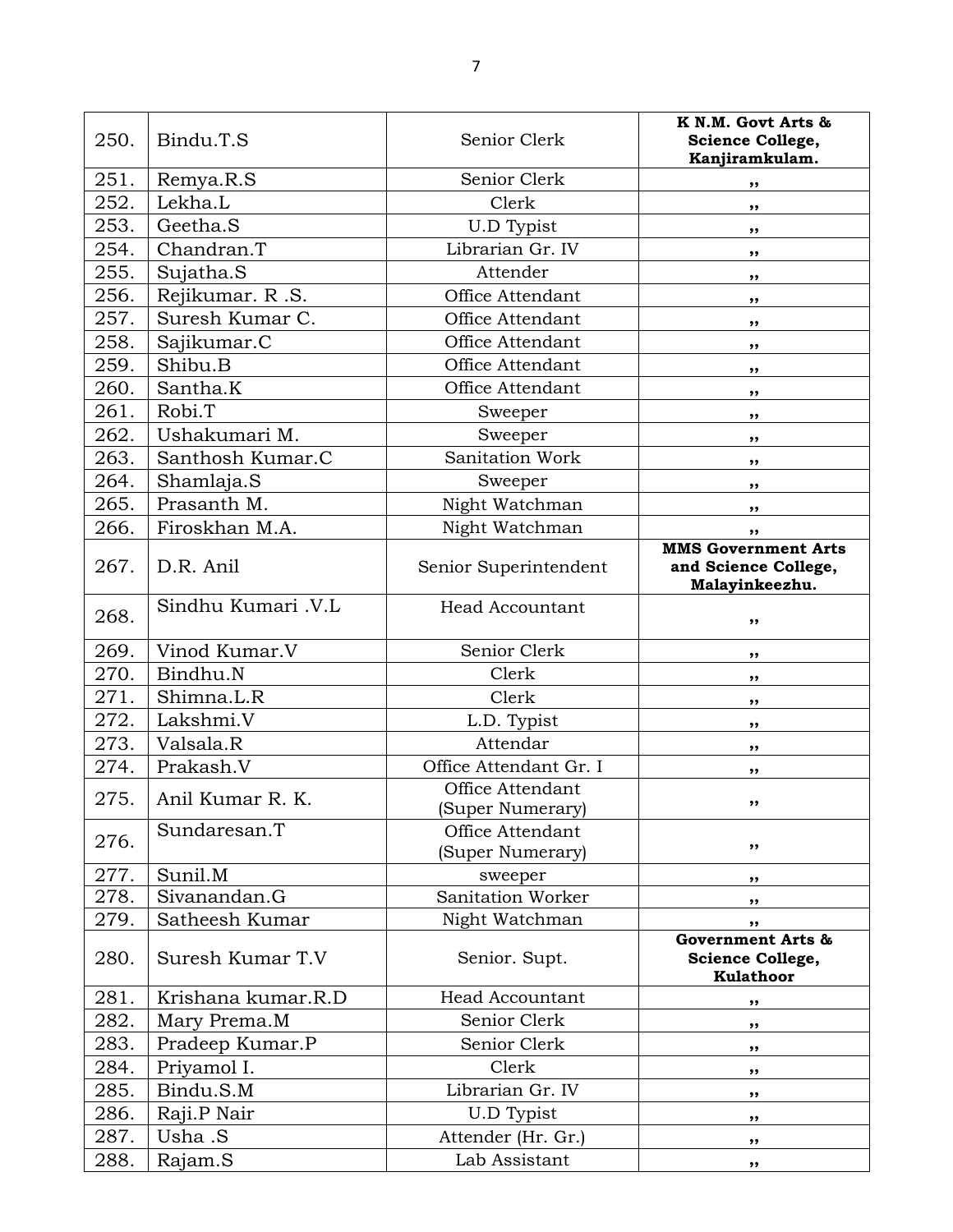| 289. | Manikantan.A         | Office Attendant       | <b>Government Arts &amp;</b><br>Science College,<br>Kulathoor               |
|------|----------------------|------------------------|-----------------------------------------------------------------------------|
| 290. | Ajikumar S           | Office Attendant       | ,,                                                                          |
| 291. | Mandas X.            | Night Watchman         | ,,                                                                          |
| 292. | N.S Venugopal        | Sweeper                | ,,                                                                          |
| 293. | S.Vijayakumar        | Sanitation Worker.     | ,,                                                                          |
| 294. | Biju T.              | Senior Supdt.          | <b>Baby John Memorial</b>                                                   |
|      |                      |                        | Govt. College, Chavara                                                      |
| 295. | Anil Kumar K.K.      | <b>Head Accountant</b> |                                                                             |
| 296. | Shiji Dasan          | Senior Clerk           | ,,                                                                          |
| 297. | Siji L.              | Senior Clerk           | $\epsilon$                                                                  |
| 298. | Geetha N.            | Senior Clerk           | ,,                                                                          |
| 299. | Jane. T              | Senior Clerk           | $\epsilon$                                                                  |
| 300. | Preetha. C           | Librarian              | 66                                                                          |
| 301. | Lalymol B            | Sr. Gr. Typist         | 66                                                                          |
| 302. | Shiju. K             | Attender               | 66                                                                          |
| 303. | Karthikeyan M.V      | Attender               | 66                                                                          |
| 304. | Noorjahan K.         | Attender               | 66                                                                          |
| 305. | Indira Bhai S        | Sanitation Worker      | $\epsilon$                                                                  |
| 306. | Usha. V.B            | Office Attendant       | 66                                                                          |
| 307. | Sailendra Kumar. S.R | Office Attendant       | $\epsilon$                                                                  |
| 308. | Kalesh. M            | Office Attendant       | 66                                                                          |
| 309. | Girish. S            | Office Attendant       | 66                                                                          |
| 310. | Clemence. J          | Office Attendant       | 66                                                                          |
| 311. | Jeenshw P.A          | Night Watchman         | $\epsilon$                                                                  |
| 312. | Shibu Kumar. S       | Night Watchman         | 66                                                                          |
| 313. | Thara S.             | Sweeper                | $\epsilon$                                                                  |
| 314. | Sathian.P.Joseph     | Junior Superintendent  | <b>Government Arts &amp;</b><br>Science College,<br>Ambalapuzha, Alappuzha. |
| 315. | Sreeprakash S.       | Head Accountant        |                                                                             |
| 316. | Sumaraj.R            | Senior Clerk           | ,,                                                                          |
| 317. | Ajayakumar S.        | Senior Clerk           | ,,                                                                          |
| 318. | Rajeswari K.R        | Attender Hr. Gr.       | ,,                                                                          |
| 319. | Rajalakshmi.B        | Attender               | ,,                                                                          |
| 320. | Johny.T              | Attender               | ,,                                                                          |
| 321. | Viswanathakurup C.N  | Sanitation Worker      | ,,                                                                          |
| 322. | Satheesan.K.K        | Office Attendant       | ,,                                                                          |
| 323. | Aneesh.H             | Night Watchman         | ,,                                                                          |
| 324. | Noushad A.           | <b>Head Accountant</b> | <b>College of Fine Arts,</b><br>Thiruvananthapuram                          |
| 325. | Jessykumar T.M.      | Clerk                  | ,,                                                                          |
| 326. | Devanand T.S.        | Sr. Clerk              | ,,                                                                          |
| 327. | Shainy S.            | Clerk                  | ,,                                                                          |
| 328. | Priya.M.R            | Clerk                  | ,,                                                                          |
| 329. | Udhayakumar. K       | Office Attendant (H.G) | ,,                                                                          |
| 330. | Ratheesh.V.R         | Office Attendant (H.G) | $, \,$                                                                      |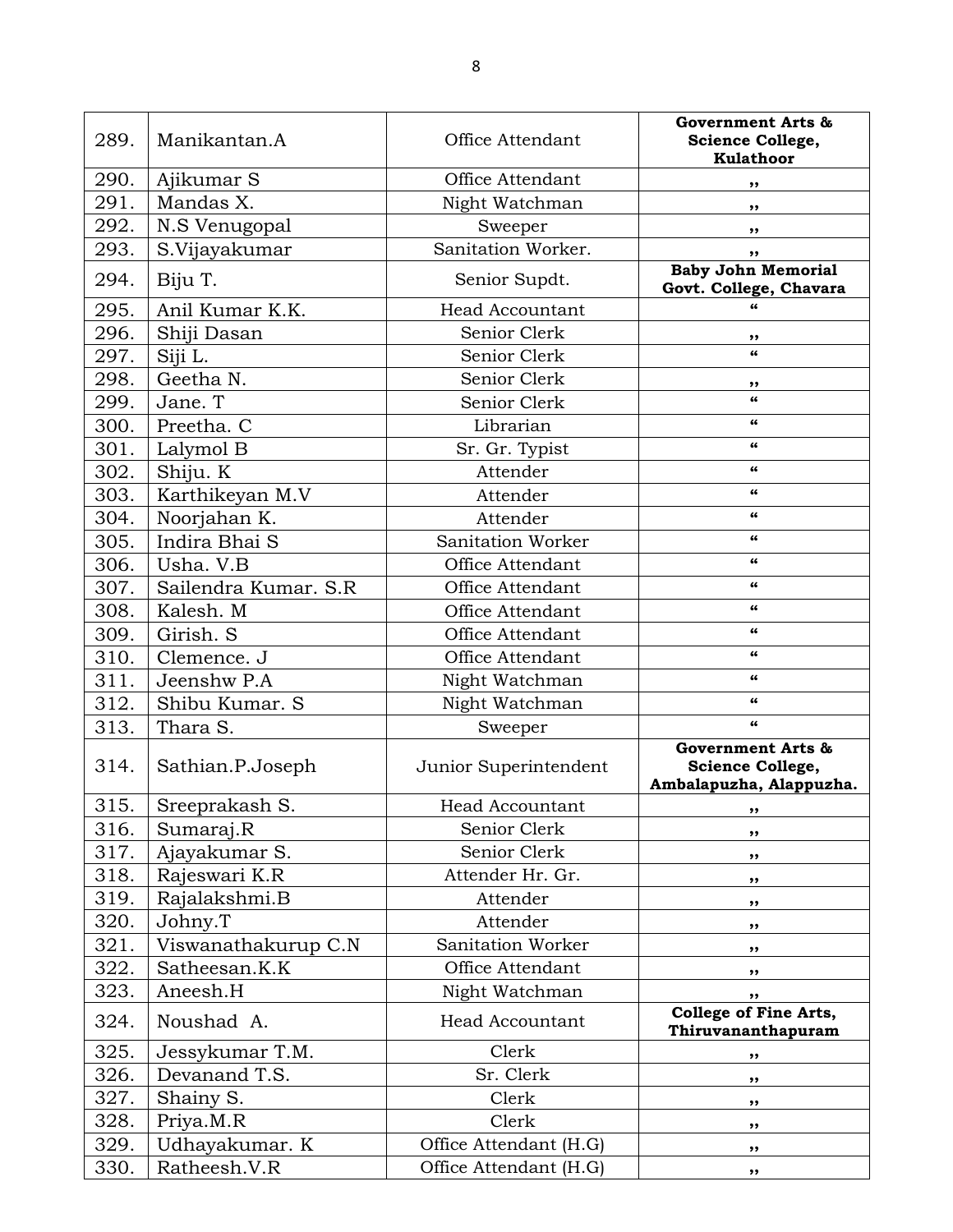| 331. | Harikrishnan.R              | Watchman                  | <b>College of Fine Arts,</b><br>Thiruvananthapuram                                  |
|------|-----------------------------|---------------------------|-------------------------------------------------------------------------------------|
| 332. | Rajendrakurup.V             | Watchman                  | $, \,$                                                                              |
| 333. | Sheelakumari                | Non-Tech Attender         | ,,                                                                                  |
| 334. | Chandra Babu J.             | Trade Instructor          | ,,                                                                                  |
| 335. | Rakesh Balu.K.S             | UD Typist                 | $, \,$                                                                              |
| 336. | Aji.B                       | Non-Tech Attender         | $, \,$                                                                              |
| 337. | Shaji.R                     | Studio Asst.              | $, \,$                                                                              |
| 338. | Ajithakumar G.              | Full time sweeper         | $, \,$                                                                              |
| 339. | N. Sheela Rani              | Full time sweeper         | $, \,$                                                                              |
| 340. | Sanal kumari. K.            | Full time Gardener        | ,,                                                                                  |
| 341. | Byju.K                      | Studio Attender           | $, \,$                                                                              |
| 342. | Devadathan M                | Trade Instructor Gr-1     | ,,                                                                                  |
| 343. | Satheesan S.                | Part time sweeper         | ,,                                                                                  |
| 344. | Vijayan T.                  | Non-Tech Attender         | $, \,$                                                                              |
| 345. | Boby.C.T                    | Studio Attender           | ,,                                                                                  |
| 346. | Dhileep D.                  | Non-Tech Attender (H.G)   | $, \,$                                                                              |
| 347. | Praveen.P.J                 | Office Attendant (H.G)    | $, \,$                                                                              |
| 348. | Aji S.                      | Trade Instructor Gr-II    | $, \,$                                                                              |
| 349. | Aswathy.J                   | Gardener                  | ,,                                                                                  |
| 350. | A Alsif Khan                | Sr. Clerk                 | ,,                                                                                  |
| 351. | Dr. Najuma Beegam R.        | Senior Superintendent     | Sri. Swathi Thirunal<br><b>Govt.Music College</b>                                   |
| 352. | Arunkumar S.O.              | Senior Clerk              |                                                                                     |
| 353. | Bindu Kumari.K.B            | Senior Clerk              | ,,                                                                                  |
| 354. | Poorna Chand.S.K            | Clerk                     | ,,                                                                                  |
| 355. | Sheeba.M                    | Senior Grade Typist       | ,,                                                                                  |
| 356. | Kumari Sheela.V.S           | Librarian Grade II        | $, \,$                                                                              |
| 357. | Sreekumar.M                 | Attender                  | ,,                                                                                  |
| 358. | Ajith Chandran.C            | Office Attendant          | ,,                                                                                  |
| 359  | Pratheeshkumar.S            | Office Attendant          |                                                                                     |
| 360. | Anitha Beevi.N              | Office Attendant          | ,,                                                                                  |
| 361. | Saju.S                      | Office Attendant          | ,,                                                                                  |
| 362. | Subramaniyan<br>Namboothiri | Office Attendant          | $, \,$                                                                              |
| 363. | Manoj.V                     | Office Attendant          | ,,                                                                                  |
| 364. | Ratheesh                    | Night Watchman            | ,,                                                                                  |
| 365. | Ambili.R                    | Sweeper                   | ,,                                                                                  |
| 366. | Ramachandran Nair B.        | Sanitation Worker         | ,,                                                                                  |
| 367. | Marceline john              | Instrument Mechanic       | ,,                                                                                  |
| 368. | Primjithlal P.F.            | <b>Assistant Director</b> | Lakshmi Bai national<br><b>College of Physical</b><br><b>Education, Kariavattom</b> |
| 369. | Mohandas T.P.               | Accounts Officer/DDO      | ,,                                                                                  |
| 370. | Saravanabavan A.            | <b>Accounts Officer</b>   | ,,                                                                                  |
| 371. | Remadevi Amma S.            | Personal Assistant        | $, \,$                                                                              |
| 372. | Shirly S.                   | Assistant                 | $, \,$                                                                              |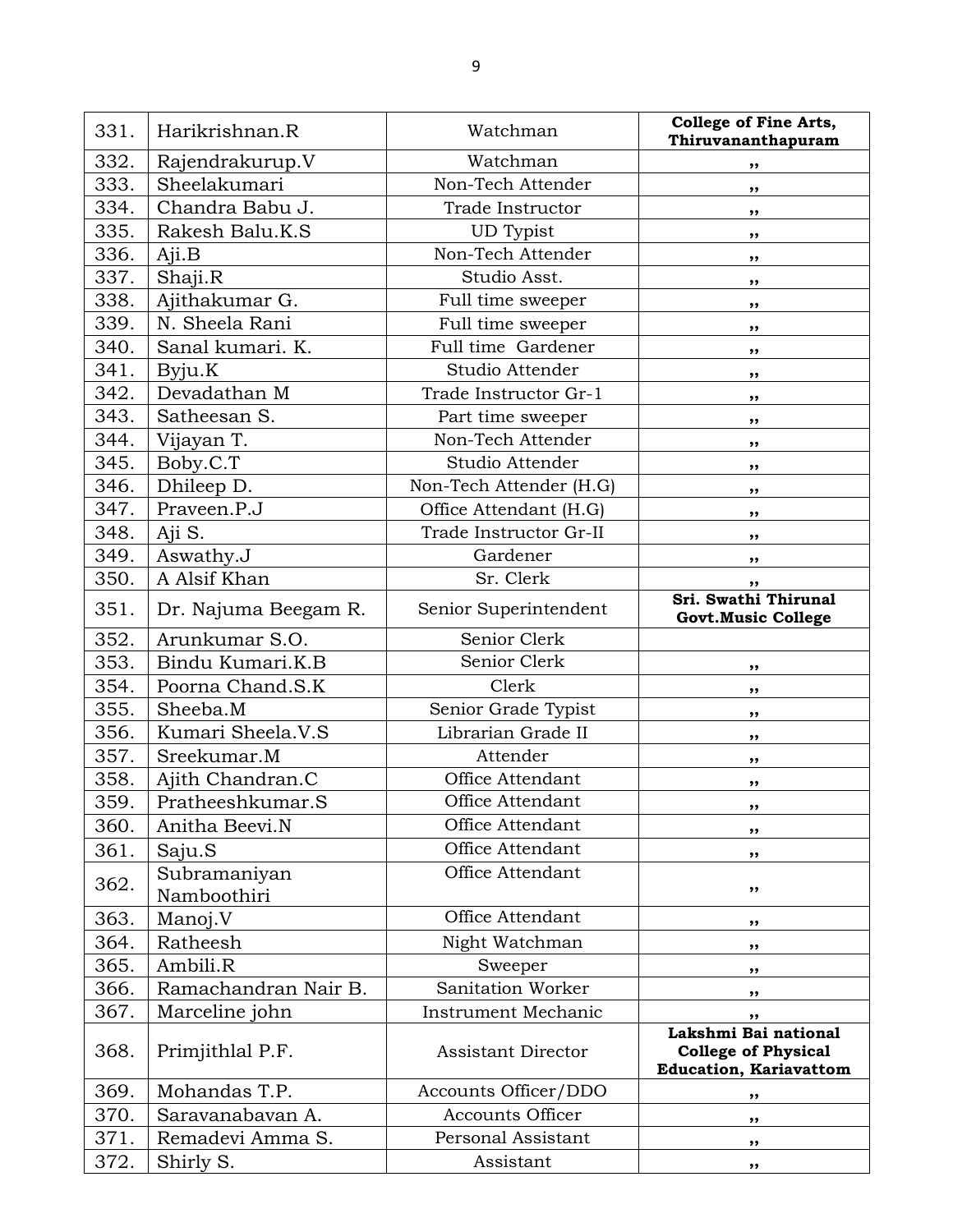| 373. | Jojan P.P.           | Assistant                | Lakshmi Bai national<br><b>College of Physical</b><br><b>Education, Kariavattom</b> |
|------|----------------------|--------------------------|-------------------------------------------------------------------------------------|
| 374. | Cisy Paul            | <b>UD</b> Clerk          | ,,                                                                                  |
| 375. | Muraleedharan V      | Assistant Librarian      | ,,                                                                                  |
| 376. | Lathika M.P.         | Junior Accountant        | ,,                                                                                  |
| 377. | Sisymol K.G.         | <b>UD</b> Clerk          | ,,                                                                                  |
| 378. | Vijendrababu K.      | Electrician              | ,,                                                                                  |
| 379. | Vijayakumar T.       | Plumber                  | ,,                                                                                  |
| 380. | Chsndra Babu B.      | Driver                   | ,,                                                                                  |
| 381. | Ajil T.K.            | Data Entry Operator      | ,,                                                                                  |
| 382. | Kunjamma Sebastian   | Lab Technician           | ,,                                                                                  |
| 383. | Reghuvaran Nair S.   | L.D. Clerk               | ,,                                                                                  |
| 384. | Ajith Kumar A.       | Grounds man Gr. II       | ,,                                                                                  |
| 385. | Gopa Kumar P.        | Grounds man              | ,,                                                                                  |
| 386. | Suresh Kumar K.      | Grounds man              | ,,                                                                                  |
| 387. | Pratapachandran C.B. | Grounds man              | ,,                                                                                  |
| 388. | Sasidharan Nair R.   | Safai Karmachari         | ,,                                                                                  |
| 389. | Jumila beevi         | Safai Karmachari         | ,,                                                                                  |
| 390. | Sarojini Amma K.     | Cook                     | ,,                                                                                  |
| 391. | Dayamoni D.          | Cook / Helper            | ,,                                                                                  |
| 392. | Bennichan G.         | Bearer/Helper            | ,,                                                                                  |
| 393. | Sabeena A            | Administrative Assistant | Govt. Law College,<br>Thiruvananthapuram                                            |
| 394. | Priya .C             | <b>Head Accountant</b>   | ,,                                                                                  |
| 395. | Louis .T.D           | Sr. Librarian            | ,,                                                                                  |
| 396. | Vnod                 | Librarian Gr. II         | ,,                                                                                  |
| 397. | Salim.A.J            | Sr. Clerk                | ,,                                                                                  |
| 398. | Byju.S.K             | Clerk                    | ,,                                                                                  |
| 399. | Karthika             | ,,                       | ,,                                                                                  |
| 400. | Deepthi.A            |                          |                                                                                     |
| 401. | Radhika Devi.S       | Confidential Assistant   | ,,                                                                                  |
| 402. | Madhu.K.G            | Attender Gr. I           | ,,                                                                                  |
| 403. | Anitha               | Attender                 | ,,                                                                                  |
| 404. | Jayasankar           | Office Attendant Gr. I   | ,,                                                                                  |
| 405. | Rajagopal.S          | Office Attendant         | ,,                                                                                  |
| 406. | Dinil                | ,,                       | ,,                                                                                  |
| 407. | Rajesh.C             | $, \,$                   | ,,                                                                                  |
| 408. | Fazeela F.           | $, \,$                   | $, \,$                                                                              |
| 409. | Surendran.A          | $, \, \,$                | ,,                                                                                  |
| 410. | Stephenson .S        | , ,                      | $, \,$                                                                              |
| 411. | Rajeswari.S          | Sweeper                  | ,,                                                                                  |
| 412. | Alphonsa             | Sweeper                  | ,,                                                                                  |
| 413. | Arun.V.J             | Night Watchman           | ,,                                                                                  |
| 414. | Selvi.T              | Sr. Clerk                | $, \,$                                                                              |
| 415. | Krishnan             | Night Watchman           | $, \,$                                                                              |
| 416. | Ulaimath.H           | Cook                     | $\pmb{\mathfrak{H}}$                                                                |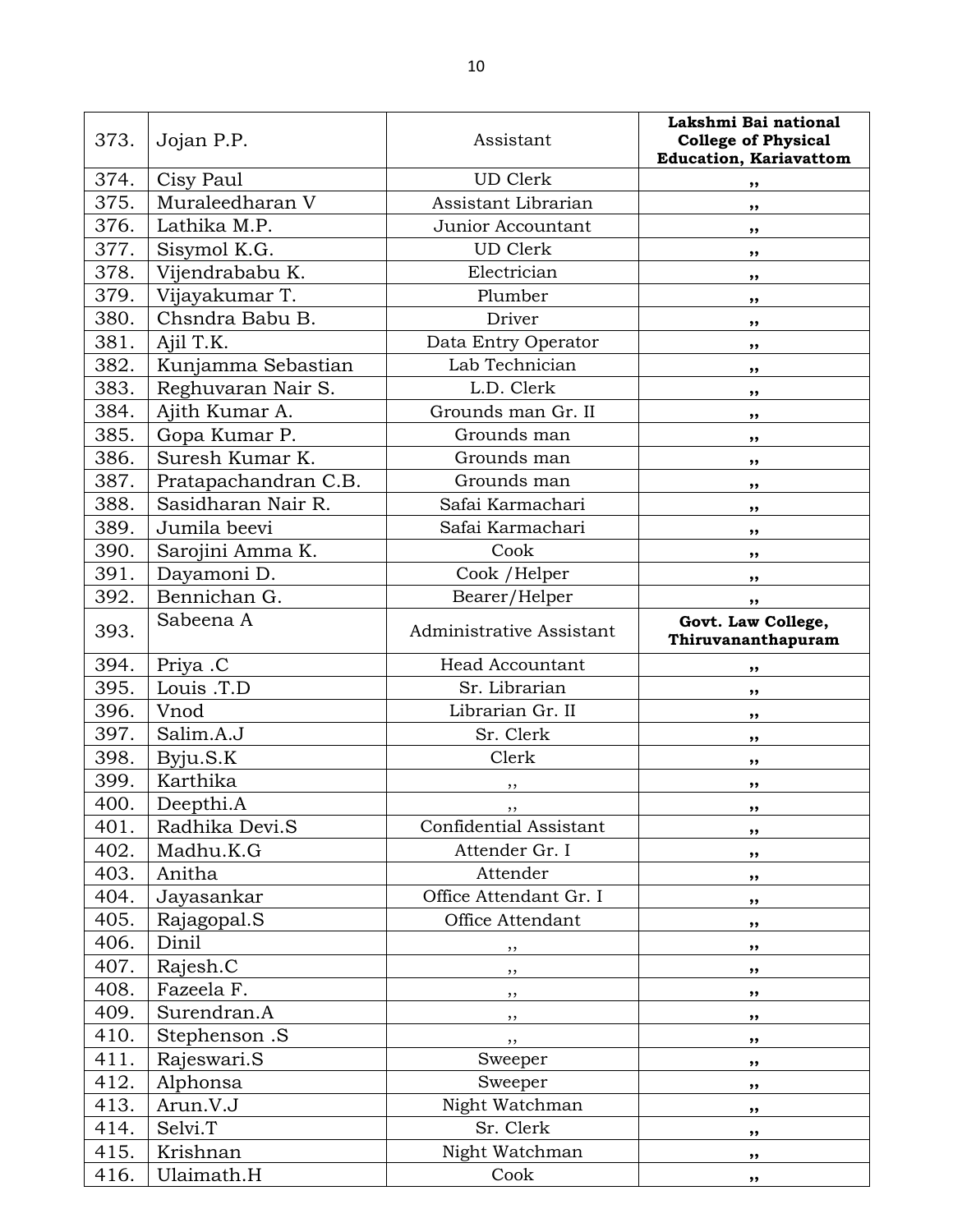417. Saji Muhammed.A Cook **Govt. Law College, Thiruvananthapuram** 418. Lathika S ,, **,,** 419. Girijamma .T ,, **,,** 420. Sobha.S.Many ,, **,,** 421. Jayasree.K Cook **,,** 422. Supriya N. Senior Superintendent **Govt. College of Teacher Education, Thycaud, Thiruvananthapuram** 423. Sheela Periera Librarian **,,** 424. Priya. M **Head Accountant ,** 425. Valsala Devi. M Clerk **,,** 426. Sreekumar Senior Clerk **,,** 427. Senaraj. S Clerk **,,** 428. Subharani Clerk **,,** 429. Satheesh Kumar. S and St. Gr. Typist (St. Gr. Typist St. Gr. Typist St. Gr. Typist St. St. St. Gr. Typist 430. Rajendran. B and the actual series are the series of the series of the series and series are series as  $\lambda$ , 431. Sreelatha. C and a set of the set of the set of the set of the set of the set of the set of the set of the set of the set of the set of the set of the set of the set of the set of the set of the set of the set of the 432. Shaji. S and Shaji. S attender **,**, 433. Premraj. R and **heating a statement of the set of the set of the set of the set of the set of the set of the set of the set of the set of the set of the set of the set of the set of the set of the set of the set of th** 434. Ramesh R. **Communist Communist Communist Communist Communist Communist Communist Communist Communist Communist Communist Communist Communist Communist Communist Communist Communist Communist Communist Communist Commun** 435. Manoj. S Office Attendant **,,** 436. Anil Kumar Office Attendant **,,** 437. Biju. L Gardener **,,** 438. Minimol. R.S **business** Sweeper **,,** 439. | Minikumari. S **and Sweeper ,**, 440. Sheeba. R.M Sweeper **,,** 441. Sheela. R **Sanitation Worker (Hr. Gr) ,,** 442. Nevin Raj **Night Watchman** | ,, 443. Sr.Sheeba. N.A Head Accountant **All Saints College, Thiruvananthapuram.** 444. Latha Varghese LDC **"** 445. Sr.Tissy Joseph LDC **"** 446. Sathy Devi.C LD Typist (HG) **,,** 447. Marykutty C Lib Assistant **"** 448. Anitha. R **Herbarium Keeper** | ,, 449. Thresiamma.V Lab Asst. (HG) **"** 450. Annamma George Lab Asst. (HG) **"** 451. Renuka. C Lab Asst. (HG) **"** 452. Vijayakumari Lab Asst. **"** 453. S. Rema Devi LDC **"** 454. Sr. Tresa. A.J LDC **"** 455. Sr. Jessy Thomas LDC **"** 456. Deepthi. V LGS **"** 457. Minimol Jacob LGS **"** 458. Bindhu. Y LGS **"** 459. Shaji. A Mechanic **"**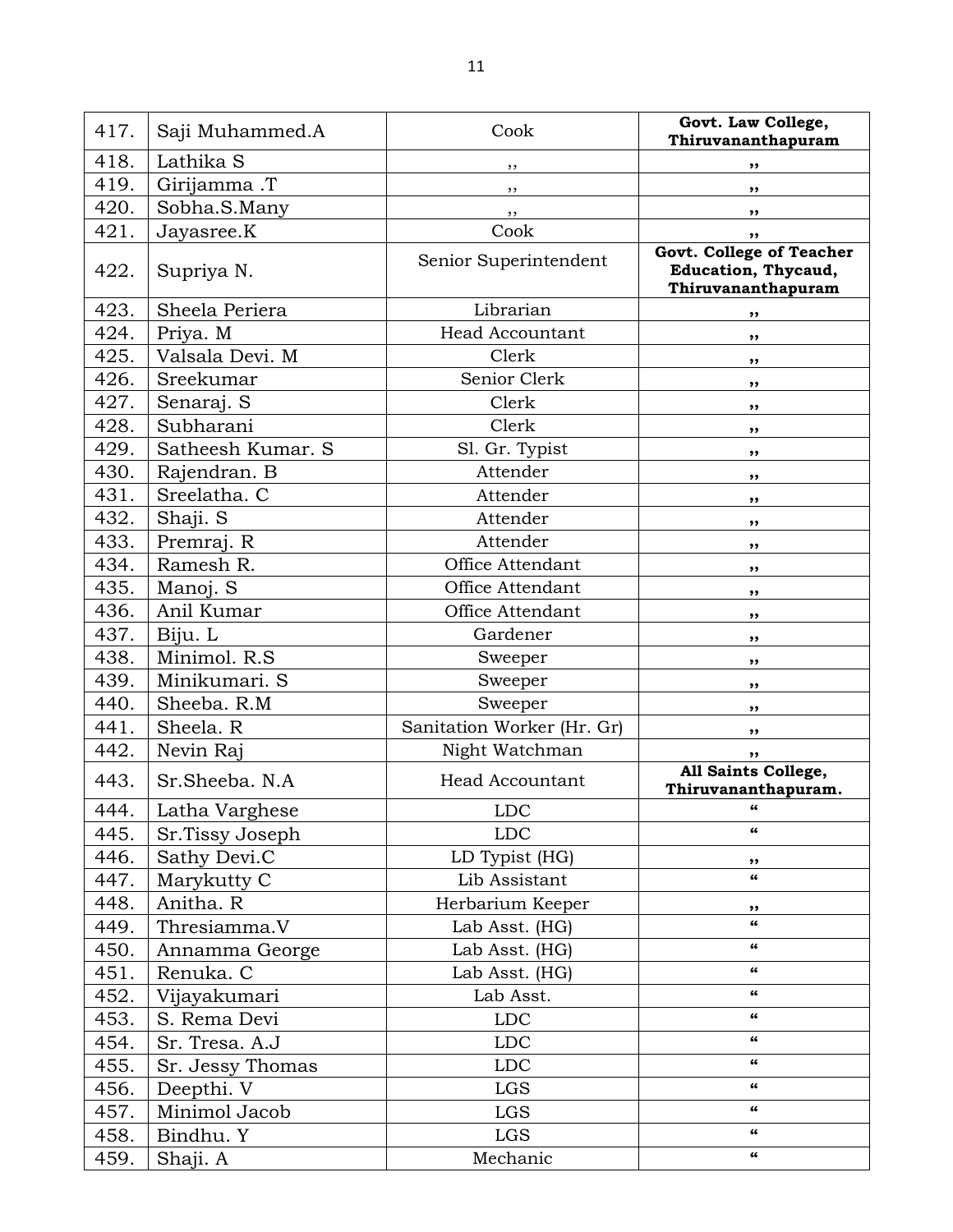| 460. | Harikishore             | Superintend            | <b>HHMSPB NSS College for</b><br>Women, Tvpm |
|------|-------------------------|------------------------|----------------------------------------------|
| 461. | S.R.Sajeev              | HA                     | ,,                                           |
| 462. | M.S.Raveendran Nair     | <b>UD</b> Clerk        | ,,                                           |
| 463. | Anil Kumar C.P          | <b>UD</b> Clerk        | ,,                                           |
| 464. | G. Suresh Kumar         | <b>UD</b> Clerk        |                                              |
| 465. | S. Santhosh Kumar       | <b>UD</b> Clerk        | ,,                                           |
| 466. | S.Premkumar             | LD Clerk               | ,,                                           |
| 467. | V.Harikumaran Nair      | LD Clerk               | ,,                                           |
| 468. | Rajalekshmi S           | LD Clerk               | ,,                                           |
| 469. | Sreedevi Amma C         | LD Clerk               | ,,                                           |
| 470. | D.Subha S               | Librarian(UGC)         | ,,                                           |
| 471. | K.Raghunathan Pillai    | Lab Assistant          | ,,                                           |
| 472. | Prasannakumar R         | Lab Assistant          | ,,                                           |
| 473. | Kamalasanan S           | Lab Asst.              | ,,                                           |
| 474. | K.P. Rajendra Kumar     | Senior Superintend     | ,,<br>M.G. College, Tvpm.                    |
| 475. | O.S. Rajeev             | <b>Head Accountant</b> |                                              |
| 476. | P. Muraleedharan        | Senior Clerk           | ,,                                           |
| 477. | K. Satheesh Kumar       | Senior Clerk           | ,,                                           |
| 478. | M.G. Mohanan.           | Senior Clerk           | ,,<br>,,                                     |
| 479. | C. Pushpajan Pillai     | Senior Clerk           | ,,                                           |
| 480. | C.M. Venu               | Senior Clerk           | ,,                                           |
| 481. | S.K. Vijai Prakash      | LD Clerk               | ,,                                           |
| 482. | G. Sajeeva Kumar        | LD Clerk               | ,,                                           |
| 483. | Oormila.                | LD Clerk               | ,,                                           |
| 484. | S.S. Rajakumar          | LD Clerk               | ,,                                           |
| 485. | B. Santhamma            | LD Clerk               | ,,                                           |
| 486. | J.Remesan Nair          | LD Clerk               | ,,                                           |
| 487. | D. Ajayakumarn Nair     | Lib. Asst.             | ,,                                           |
| 488. | Vignarajan Nair.        | Lab. Asst.             | ,,                                           |
| 489. | Gopalakrishna Pillai. J | Lab. Asst.             | ,,                                           |
| 490. | Unnikrishnan R          | Gardener               | ,,                                           |
| 491. | P. Rajesh.              | Herbarium Keeper       | ,,                                           |
| 492. | Saji Raj S              | Office Attender        | ,,                                           |
| 493. | Shajimon G              | Head Accountant        | Mar Ivanios College,<br>Tvpm                 |
| 494. | Julie George            | <b>UDC</b>             | 66                                           |
| 495. | Benson V. Vincent       | <b>LDC</b>             | 66                                           |
| 496. | Shamin Thompson. T      | <b>LDC</b>             | 66                                           |
| 497. | J. Alexander            | Lab Asst.              | 66                                           |
| 498. | Ratheesh. B             | Lab Assistant          | 66                                           |
| 499. | Sunil Jose. R.M         | Lab Assistant          | 66                                           |
| 500. | Justin Jeyakumar N      | Lib. Assistant         | $\epsilon\epsilon$                           |
| 501. | Prince Mathew           | <b>UD</b> Typist       | 66                                           |
| 502. | Dr.Beenamole.T          | Librarian (UGC)        | 66                                           |
| 503. | A.Sam                   | Lib. Asst. (H.G)       | 66                                           |
| 504. | S.R.Jayakumar           | Herbarium Keeper       | 66                                           |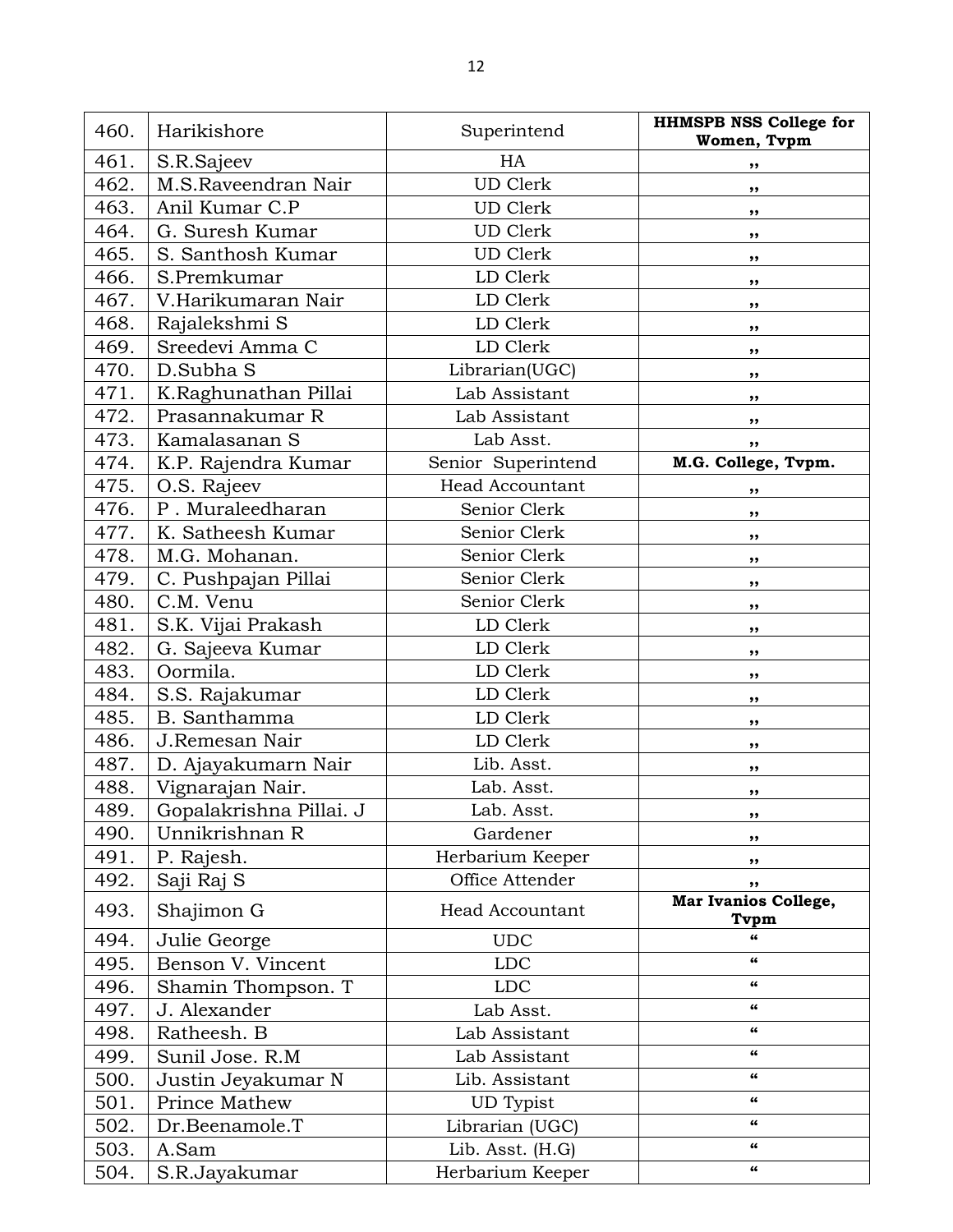| 505. | K.C.Jacob          | Specimen. Collector    | Mar Ivanios College,<br>Tvpm     |
|------|--------------------|------------------------|----------------------------------|
| 506. | Nimeesh. N         | Mechanic               | ,,                               |
| 507. | G.Raveendran       | Lab Attender (HG)      | ,,                               |
| 508. | A. Mohan           | Lab Attender (HG)      | ,,                               |
| 509. | P. Babu            | Lab Attender (HG)      | ,,                               |
| 510. | D.Sabu             | Lab Attender (HG)      | ,,                               |
| 511. | Binu. K            | Lab Asst.              | ,,                               |
| 512. | Sreeja. S          | Lab Asst.              | ,,                               |
| 513. | Renjith. R.S.      | Office Attendant       | ,,                               |
| 514. | Sreeja. S          | Office Attendant       | ,,                               |
| 515. | Anub Raj. R        | Lab Asst.              | Mar Ivanios College,<br>Tvpm     |
| 516. | P.Rajan            | Lab. Asst. (HG)        | 66                               |
| 517. | T.Gilbertmony      | Lib. Asst.             | $\epsilon$                       |
| 518. | G.Baburaj          | Lab Asst.              | 66                               |
| 519. | S. Sisurajan       | Lab Asst. (HG)         | $\epsilon$                       |
| 520. | M.Rajan            | Lab Asst.              | $\epsilon$                       |
| 521. | B. Ajitha          | Junior Superintend     | SN College, Sivagiri             |
| 522. | B. Vasanthan       | Clerk                  | ,,                               |
| 523. | K.B. Laila         | <b>UDC</b>             | ,,                               |
| 524. | B. Sathiajithu     | <b>UDC</b>             | ,,                               |
| 525. | T.G. Presannakumar | <b>UDC</b>             | ,,                               |
| 526. | P.Prasanth         | <b>LDC</b>             | ,,                               |
| 527. | T. Ajayan          | <b>LDC</b>             | ,,                               |
| 528. | K. Deepa           | <b>LDC</b>             | ,,                               |
| 529. | Dinu S.L.          | <b>LDC</b>             | ,,                               |
| 530. | K.S. Jinu          | Lib Asst.              | ,,                               |
| 531. | N. Pramod          | <b>LDC</b>             | ,,                               |
| 532. | G.Gopikakumary     | Lab Asst.              | ,,                               |
| 533. | V. Jeothibas       | Lab Asst.              | ,,                               |
| 534. | K.S. Premjith      | Lab Asst.              | ,,                               |
| 535. | V. S. Binu         | Lab Asst.              | ,,                               |
| 536. | D. Udayan          | Lab Asst.              | ,,                               |
| 537. | Sheela D           | Lab Asst.              | ,,                               |
| 538. | Ajithsen.C         | Sr. Superintendent     | S.N. College,<br>Chempazhanthi - |
| 539. | Asokakumar V.      | <b>Head Accountant</b> | ,,                               |
| 540. | Jayanthy B.        | U.D. Clerk             | ,,                               |
| 541. | K.S. Premji        | U.D. Clerk             | ,,                               |
| 542. | Shajikumar P.V.    | U.D. Clerk             | ,,                               |
| 543. | Meenakumari D.     | <b>UD</b> Typist       | ,,                               |
| 544. | A.K. Anilkumar     | L.D. Clerk             | $, \,$                           |
| 545. | Anilkumar R.       | L.D. Clerk             | ,,                               |
| 546. | C. Vasanthakumar   | L.D. Clerk             | ,,                               |
| 547. | S. Jayaprakash     | L.D. Clerk             | ,,                               |
| 548. | Sanalkumar K.S.    | L.D. Storekeeper       | ,,                               |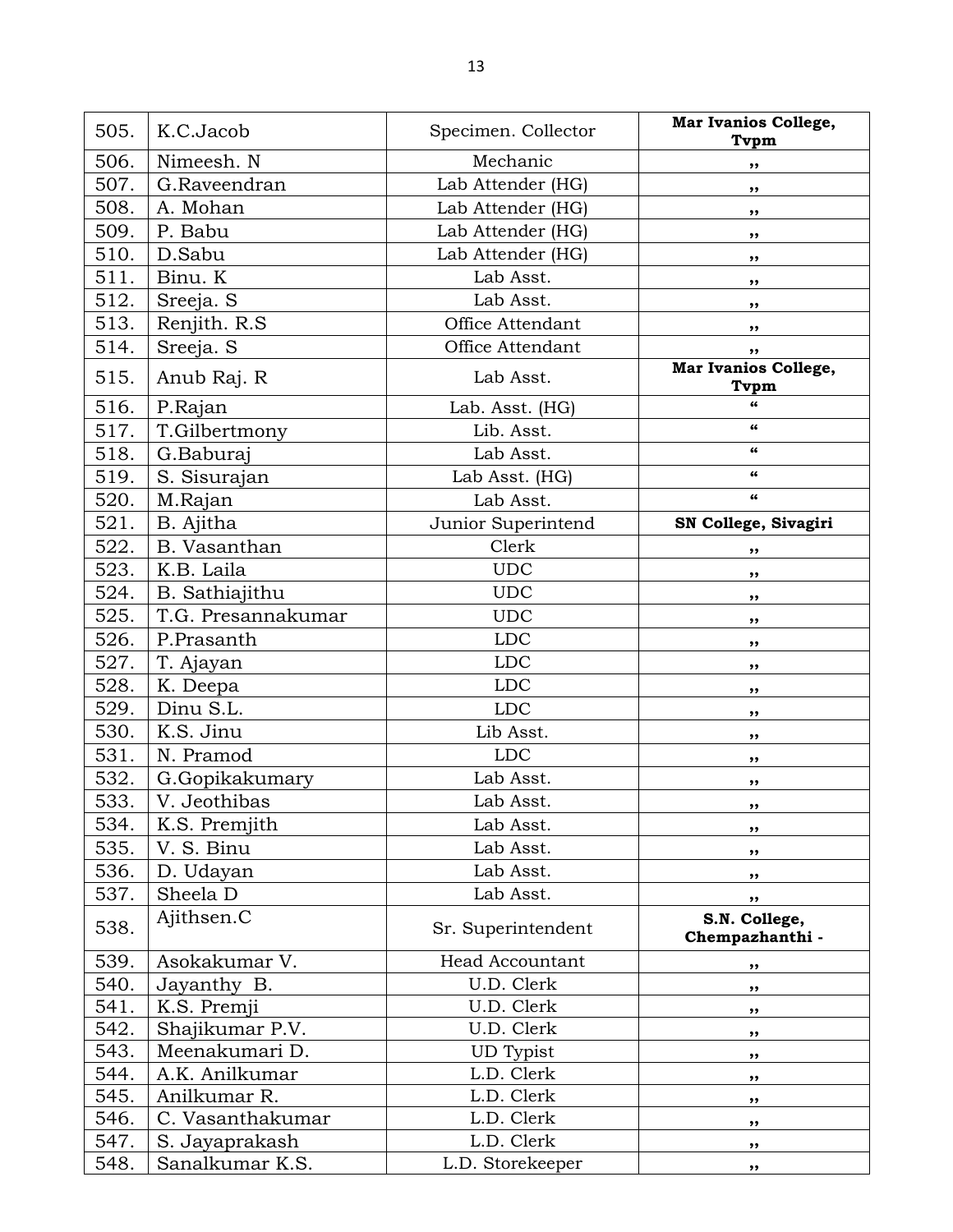| 549. | Anilkumar.S            | Lib. Asst.              | S.N. College,<br>Chempazhanthi                                   |
|------|------------------------|-------------------------|------------------------------------------------------------------|
| 550. | Jayadas. V             | Lib. Asst.              | ,,                                                               |
| 551. | Manikanta Prasad       | Herbarium Keeper        | ,,                                                               |
| 552. | Jayaprakash. R         | Lab Asst.               | ,,                                                               |
| 553. | Rajeev.K.S             | Lab Asst.               | ,,                                                               |
| 554. | Anilkumar.C            | Lab Asst.               | ,,                                                               |
| 555. | Jyothi Kumar.S         | Lab Asst.               | ,,                                                               |
| 556. | Ajayakumar T.V.        | Lab Asst.               | ,,                                                               |
| 557. | Anish Raj M.S.         | Mechanic                | ,,                                                               |
| 558. | S. Sreekumar           | Head Accountant         | <b>VTMNSS College,</b><br>Dhanuvachapuram,<br>Thiruvananthapuram |
| 559. | G. Vijayakumaran       | Senior Clerk            | ,,                                                               |
| 560. | K.S. Reghukumar        | Senior Clerk            | ,,                                                               |
| 561. | B. Radhakrishnan       | Senior Clerk            | ,,                                                               |
| 562. | P. Rajasekharan Pillai | Senior Clerk            | ,,                                                               |
| 563. | T.R. Murali            | Clerk                   | ,,                                                               |
| 564. | G. Anilkumar           | Clerk                   | ,,                                                               |
| 565. | S. Ajithkumar          | Clerk                   | ,,                                                               |
| 566. | S. Sureshkumar         | Clerk                   | ,,                                                               |
| 567. | P. Venu Gopalan Pillai | L.D. Computer Assistant | ,,                                                               |
| 568. | A. Padmakumar          | Mechanic                | ,,                                                               |
| 569. | S.R. Anilkumar         | Library Assistant       | ,,                                                               |
| 570. | C.C. Harikumar         | Lab Assistant           | ,,                                                               |
| 571. | R. Anilkumar           | Lab Assistant           | ,,                                                               |
| 572. | V.R. Ajithkumar        | Lab Assistant           | ,,                                                               |
| 573. | S.Jayakumar            | Marker                  | ,,                                                               |
| 574. | Domenic Gomez S        | Junior Superintendent   | St. Xavier's College,<br>Thumba,<br>Thiruvananthapuram           |
| 575. | Moly Augustin          | L.D Clerk               | ,,                                                               |
| 576. | Sheen Jose T.          | L.D Clerk               | ,,                                                               |
| 577. | Patma Patrick Pereira  | L.D Clerk               | ,,                                                               |
| 578. | Shamimol N             | L.D Clerk               | ,,                                                               |
| 579. | Nithin Jackson P.J.    | L.D Clerk               | ,,                                                               |
| 580. | Joythi Joychan         | L.D Store Keeper        | ,,                                                               |
| 581. | Reuben S.L.            | L.D Computer Assistant  | ,,                                                               |
| 582. | Amaravathi K           | Library Assistant       | ,,                                                               |
| 583. | Justin C.              | Library Assistant       | ,,                                                               |
| 584. | Abhilash J.            | Mechanic                | ,,                                                               |
| 585. | Jerry Lopez            | Lab Assistant           | ,,                                                               |
| 586. | Fredinent G            | Library Assistant       | ,,                                                               |
| 587. | Francis Pereia         | Lab Assistant           | ,,                                                               |
| 588. | Prasanth M.R.          | Lab Assistant           | ,,                                                               |
| 589. | Nisanth N.             | Lab Assistant           | ,,                                                               |
| 590. | Renjith R.T.           | Lab Assistant           | ,,                                                               |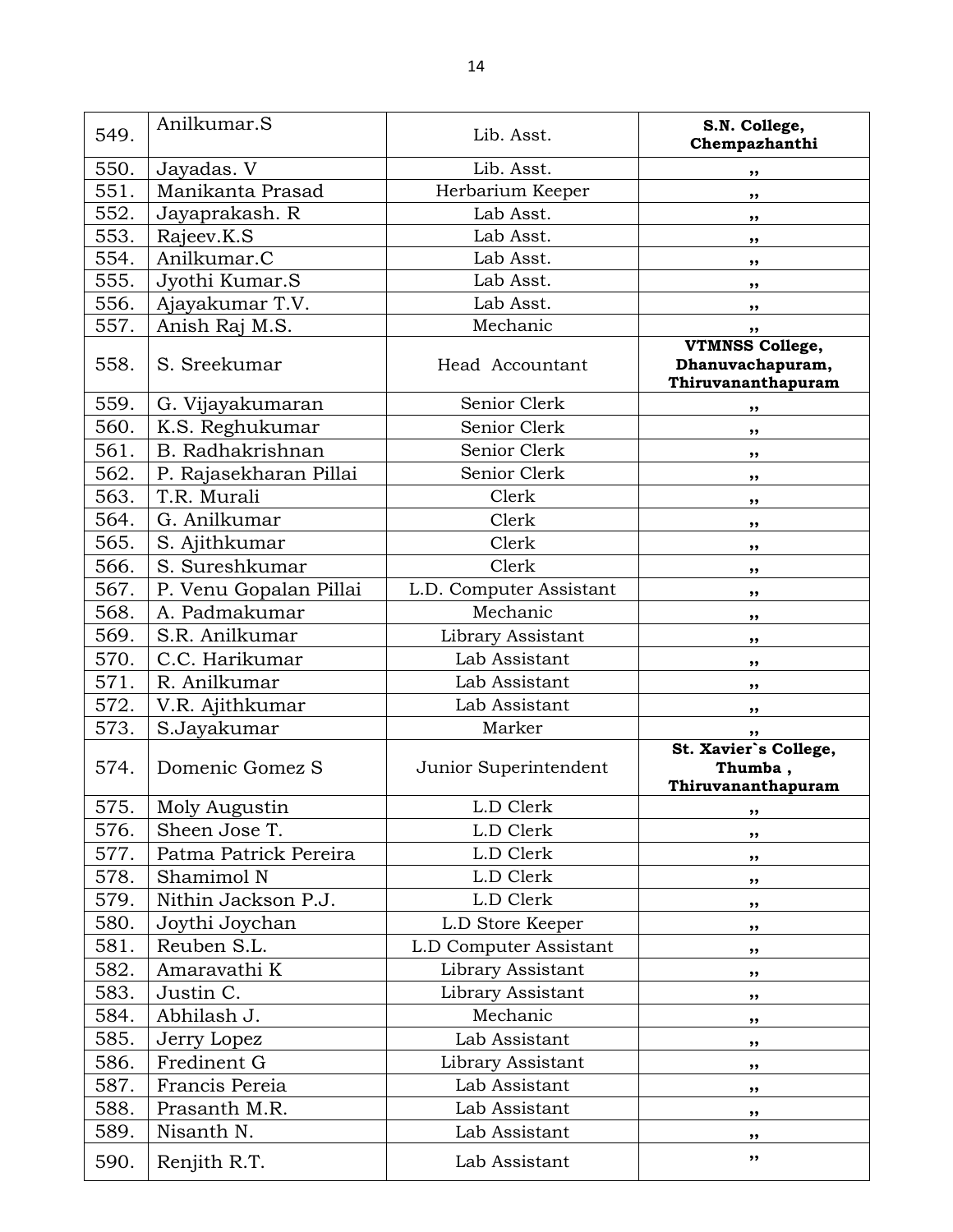| 591. | N Azeena            | Junior Superintendent   | Iqbal College,<br>Peringammala.<br>Thiruvananthapuram     |
|------|---------------------|-------------------------|-----------------------------------------------------------|
| 592. | M H Sajith Shaw     | <b>Head Accountant</b>  | ,,                                                        |
| 593. | J J Arshad Beegom   | UDC(HG)                 | ,,                                                        |
| 594. | S Naseemudeen       | LDC(HG)                 | ,,                                                        |
| 595. | J Shahida Beevi     | UDT(HG)                 | ,,                                                        |
| 596. | Dhanyasree. A.R.    | <b>UGC</b> Librarian    | ,,                                                        |
| 597. | A.Thahakunju        | Herbarium Keeper        | $, \,$                                                    |
| 598. | T Mohammed Asharaf  | Lib. Asst.              | ,,                                                        |
| 599. | J Nizarudeen        | Lab. Asst. (HG)         | ,,                                                        |
| 600. | A Nazeerudeen       | Lab. Asst. (HG)         | ,,                                                        |
| 601. | A Shujad            | Lab. Asst.              | ,,                                                        |
| 602. | I Asharaf           | Library Assistant       | ,,                                                        |
| 603. | M Rahim             | Lab. Assistant          | ,,                                                        |
| 604. | Mohammed Junayd. A  | Junior Superintendent   | <b>Mannaniya College of Arts</b><br>& Science, Pangode    |
| 605. | Asharafudeen A      | Laboratory Assistant    | ,,                                                        |
| 606. | Jalaludeen. A       | Laboratory Assistant    | ,,                                                        |
| 607. | Sulfiker. S         | Laboratory Assistant    | ,,                                                        |
| 608. | Salim E             | Library Assistant       | ,,                                                        |
| 609. | Abdul Salim S       | Library Assistant       | ,,                                                        |
| 610. | Abdul Gafar. A      | <b>Head Accountant</b>  | ,,                                                        |
| 611. | Najimal Hussan      | Senior Clerk            | $\epsilon$                                                |
| 612. | A. Muhammed Basheer | Clerk                   | 66                                                        |
| 613. | Ummer M             | Clerk                   | 66                                                        |
| 614. | Salim A             | Office Attendant Gr. II | 66                                                        |
| 615. | Dr. Naseehath S.    | College Librarian       | $\epsilon\epsilon$                                        |
| 616. | Ahamed Fazil. Y     | Clerk                   | $\epsilon\epsilon$                                        |
| 617. | Dr. Sunil Kumar.P   | Librarian               | <b>Loyola College of Social</b><br>Sciences, Sreekariyam. |
| 618. | Joy D.C             | Head Accountant         | ,,                                                        |
| 619. | Beena Rani Y.B      | Senior Clerk            | ,,                                                        |
| 620. | Sr.Jossy Varghese   | Clerk                   | $, \,$                                                    |
| 621. | Augustin M.U        | Office Attendant        | ,,                                                        |
| 622. | Rajan.L             | Office Attendant        | ,,                                                        |
| 623. | Dodd Bernard Nigli  | Senior Superintendent   | FMN College, Kollam -                                     |
| 624. | Francis Fernadez    | Head Accountant         | ,,                                                        |
| 625. | Herman Dominic      | Senior Clerk            | ,,                                                        |
| 626. | Sanalraj.M.K        | Senior Clerk            | ,,                                                        |
| 627. | Alice.I             | Senior Clerk            | ,,                                                        |
| 628. | Sr.Seena.S          | Clerk                   | ,,                                                        |
| 629. | Roshin Antony       | Clerk                   | ,,                                                        |
| 630. | Gimmy P             | Clerk                   | ,,                                                        |
| 631. | Suja R              | L.D Typist              | ,,                                                        |
| 632. | Marydasan N         | Lab Asst. (Hr. Gr.)     | ,,                                                        |
| 633. | Cyril Antony        | Lab Asst. (Hr. Gr.)     | ,,                                                        |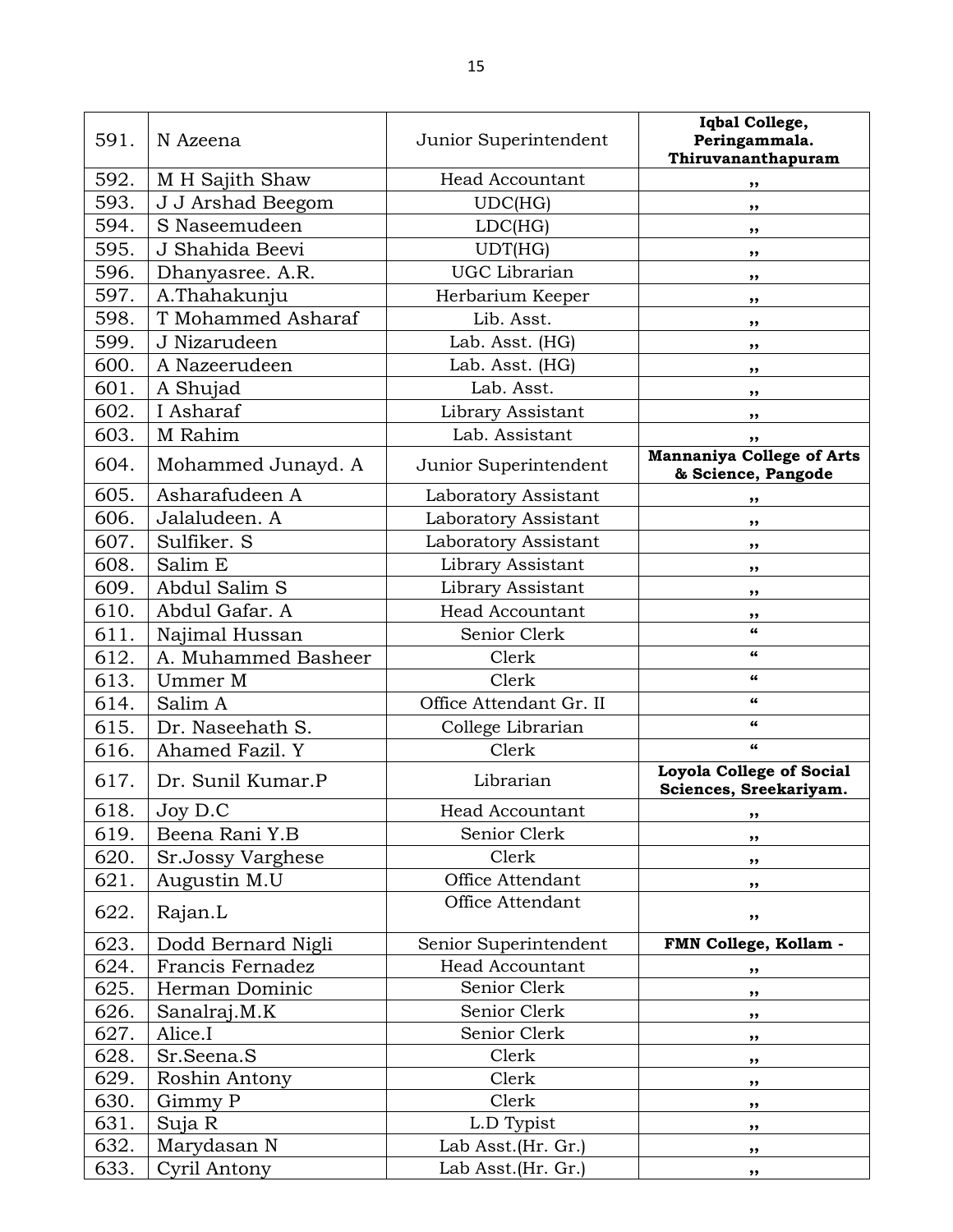| 634. | A.Milrens             | Lab Asst. (Hr. Gr.)    | FMN College, Kollam -                      |
|------|-----------------------|------------------------|--------------------------------------------|
| 635. | Josan.J               | Lab Assistant          | ,,                                         |
| 636. | Joy.R                 | Lab Assistant          | ,,                                         |
| 637. | Jestin Baby.J         | Lab Assistant          | ,,                                         |
| 638. | Gregory.J             | Lab Assistant          | ,,                                         |
| 639. | Osbon.Y               | Lab Assistant          | ,,                                         |
| 640. | Justin.J              | Spe. Coll. (Hr. Gr)    | ,,                                         |
| 641. | Kaniammal.B           | L.G.S. Hr. Gr.         | ,,                                         |
| 642. | Selastus Xavier       | Office Attendant       | ,,                                         |
| 643. | Nagarajan             | Office Attendant       | ,,                                         |
| 644. | Nixon.A               | Office Attendant       | ,,                                         |
| 645. | Subindas Y Anto       | Office Attendant       | ,,                                         |
| 646. | Antony Gomez          | Office Attendant       | ,,                                         |
| 647. | Jackson C             | Office Attendant       | ,,                                         |
| 648. | Smitha L              | Office Attendant       | ,,                                         |
| 649. | Sheeba David          | Office Attendant       | ,,                                         |
| 650. | Lenin.N               | Mechanic               | ,,                                         |
| 651. | Prijith Jacob Thomas  | Librarian              | ,,                                         |
| 652. | S.Anandapadmanabhan   | Senior Superintendent  | Devaswom Board College,<br>Sasthamcottah - |
| 653. | V.Asokakumar          | <b>Head Accountant</b> | ,,                                         |
| 654. | R.Sreeja              | Senior Clerk           | ,,                                         |
| 655. | P.Anandakuttan Pillai | Senior Clerk           | ,,                                         |
| 656. | S.Shibu               | Senior Clerk           |                                            |
| 657. | R.Suresh              | L.D. Clerk             | ,,                                         |
| 658. | R.Nalinakshan Pillai  | L.D. Clerk             | ,,                                         |
| 659. | P.Bijukumar           | L.D. Clerk             | ,,                                         |
| 660. | Viswanatha Pillai.G   | L.D. Clerk             | ,,                                         |
| 661. | Krishnakumar.M        | L.D. Store Keeper      | ,,                                         |
| 662. | Gopakumaran Nair      | Mechanic               | ,,                                         |
| 663. | Anandan Pillai.D      | Her. Keeper            | ,,                                         |
| 664. | Hareendra Dev         | Lab. Assistant         | ,,                                         |
| 665. | Sethukumaran Nair     | Lab. Assistant         | ,,                                         |
| 666. | Valsala.S             | Lab. Assistant         | ,,                                         |
| 667. | Chithra.S             | Lab. Assistant         | ,,                                         |
| 668. | Radha.S               | Lab. Assistant         | ,,                                         |
| 669. | K. Bijukumar          | Lab. Assistant         | ,,                                         |
| 670. | Suresh Babu.D         | Lab. Assistant         | ,,                                         |
| 671. | Manoj K.R.            | Lab. Assistant         | ,,                                         |
| 672. | Pushpalatha.L         | Library Assistant      | ,,                                         |
| 673. | Mahesh T.L.           | Library Assistant      | ,,                                         |
| 674. | Sunilkumar.A          | Marker                 | ,,                                         |
| 675. | Shahul Hameed M       | Junior Superintendent  | TKM College of Arts and<br>Science, Kollam |
| 676. | T. Abdul Salam        | <b>Head Accountant</b> | 66                                         |
| 677. | Shareefa Beevi I      | Senior Clerk           | $\pmb{\epsilon} \pmb{\epsilon}$            |
| 678. | Rahath H              | Senior Clerk           | 66                                         |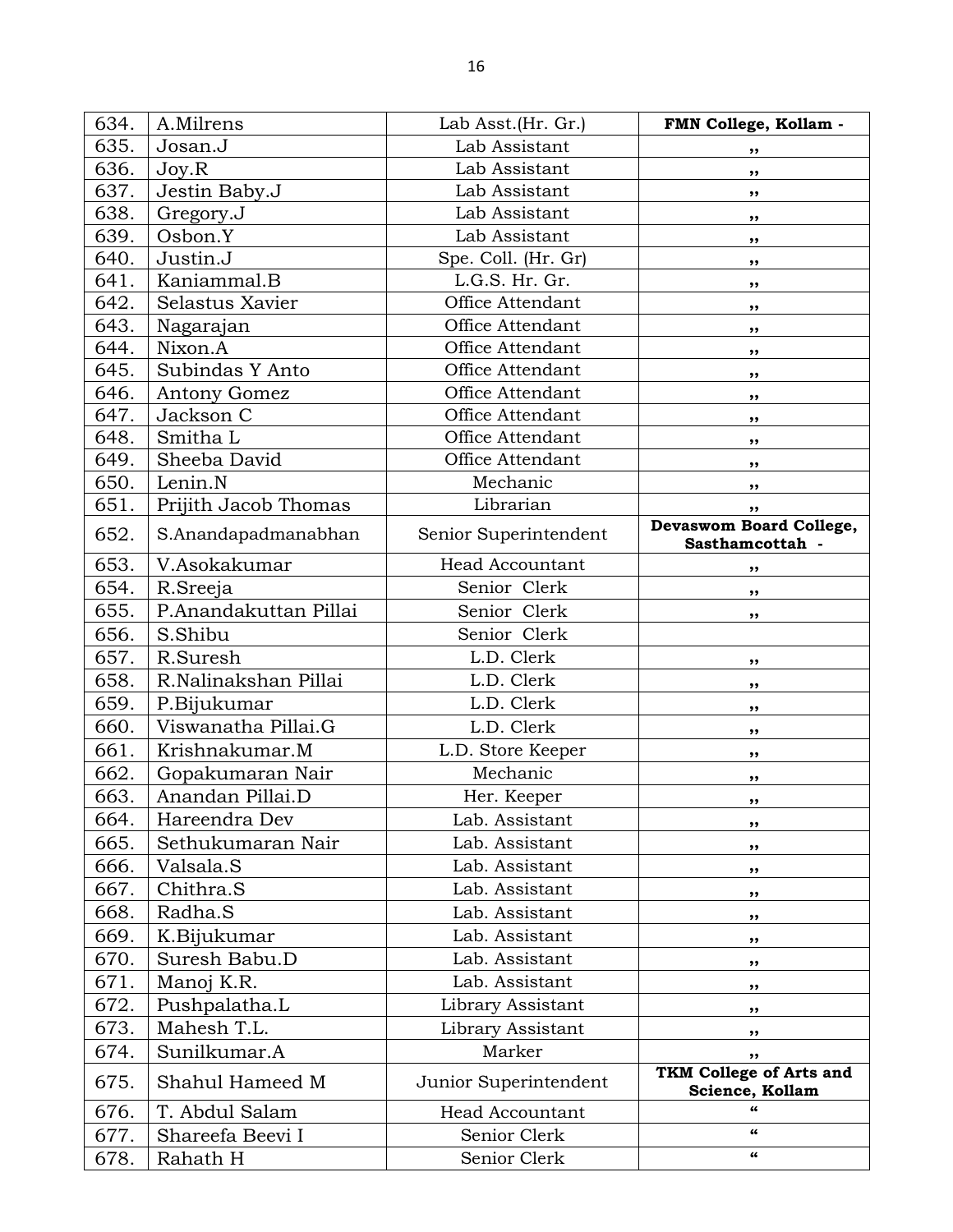| 679. | Sadique. M.R              | Senior Clerk             | TKM College of Arts and<br>Science, Kollam |
|------|---------------------------|--------------------------|--------------------------------------------|
| 680. | A.Nazarudeen              | Clerk                    |                                            |
| 681. | Junaid A.M                | Clerk                    | 66                                         |
| 682. | Suneera R                 | Clerk                    | 66                                         |
| 683. | Noushad U                 | Clerk                    | 66                                         |
| 684. | Muhammed Idrees Y.S       | Clerk                    | 66                                         |
| 685. | Thahirudeen. E            | Mechanic                 | TKM College of Arts and<br>Science, Kollam |
| 686. | M. Noushad                | Herb. Keeper             | $\epsilon$                                 |
| 687. | E. Nizamudeen             | Gardener (Lab Assistant) | 66                                         |
| 688. | Anas N                    | Lab Assistant            | 66                                         |
| 689. | Riyas Musaliar M.R        | Lab Assistant            | $\epsilon$                                 |
| 690. | Nizamudeen J              | Lab Assistant            | 66                                         |
| 691. | Dr.Muhammed<br>Musthafa K | UGC Librarian            | 66                                         |
| 692. | James Daniel              | Junior Superintendent    | St. Gregorios College,<br>Kottarakara      |
| 693. | Thankachen T.             | <b>Head Accountant</b>   | ,,                                         |
| 694. | Geevarghese Ninan         | U.D. Clerk               | ,,                                         |
| 695. | Syjan John                | U.D. Clerk               | ,,                                         |
| 696. | Johnson Koshy             | L.D. Clerk               | ,,                                         |
| 697. | Prince P.                 | L.D. Clerk               | ,,                                         |
| 698. | Mathewkutty G.            | L.D. Clerk               | ,,                                         |
| 699. | K. K. Kuruvila            | L.D. Clerk               | ,,                                         |
| 700. | Jose G.                   | Lab. Assistant (Hr. Gr.) | ,,                                         |
| 701. | Sabu V.K.                 | Lab. Assistant (Hr. Gr.) | ,,                                         |
| 702. | Baby John                 | Lab. Assistant           | ,,                                         |
| 703. | Asha K John               | Lab. Assistant           | ,,                                         |
| 704. | Jijumon Joy               | Lab. Assistant           | ,,                                         |
| 705. | Elezabeth Samuel          | Office Attendant         | ,,                                         |
| 706. | Sneha Thomas              | Office Attendant         | ,,                                         |
| 707. | Sachu D Saji              | Office Attendant         | ,,                                         |
| 708. | Riya Elsa Sabu            | Office Attendant         | ,,                                         |
| 709. | C.K Somsekharan Nair      | Junior Supt.             | St. Stephen's College,<br>Pathanapuram     |
| 710. | Sam M Kunjukunju          | <b>Head Accountant</b>   | ,,                                         |
| 711. | Alex M.V                  | <b>U.D Clerk</b>         | ,,                                         |
| 712. | Shaji John                | L.D Typist               | ,,                                         |
| 713. | Mathew Joseph             | L.D Clerk                | ,,                                         |
| 714. | Samuel.S                  | L.D Clerk                | ,,                                         |
| 715. | Lalan Varghese            | L.D Clerk                | $, \,$                                     |
| 716. | Baiju Joy                 | Librarian                | ,,                                         |
| 717. | T.M Thomas                | Herbarium Keeper         | $, \,$                                     |
| 718. | Joykutty.D                | Library Assistant        | ,,                                         |
| 719. | Varghese.S                | Library Assistant        | ,,                                         |
| 720. | Johnson.D                 | Lab Assistant            | ,,                                         |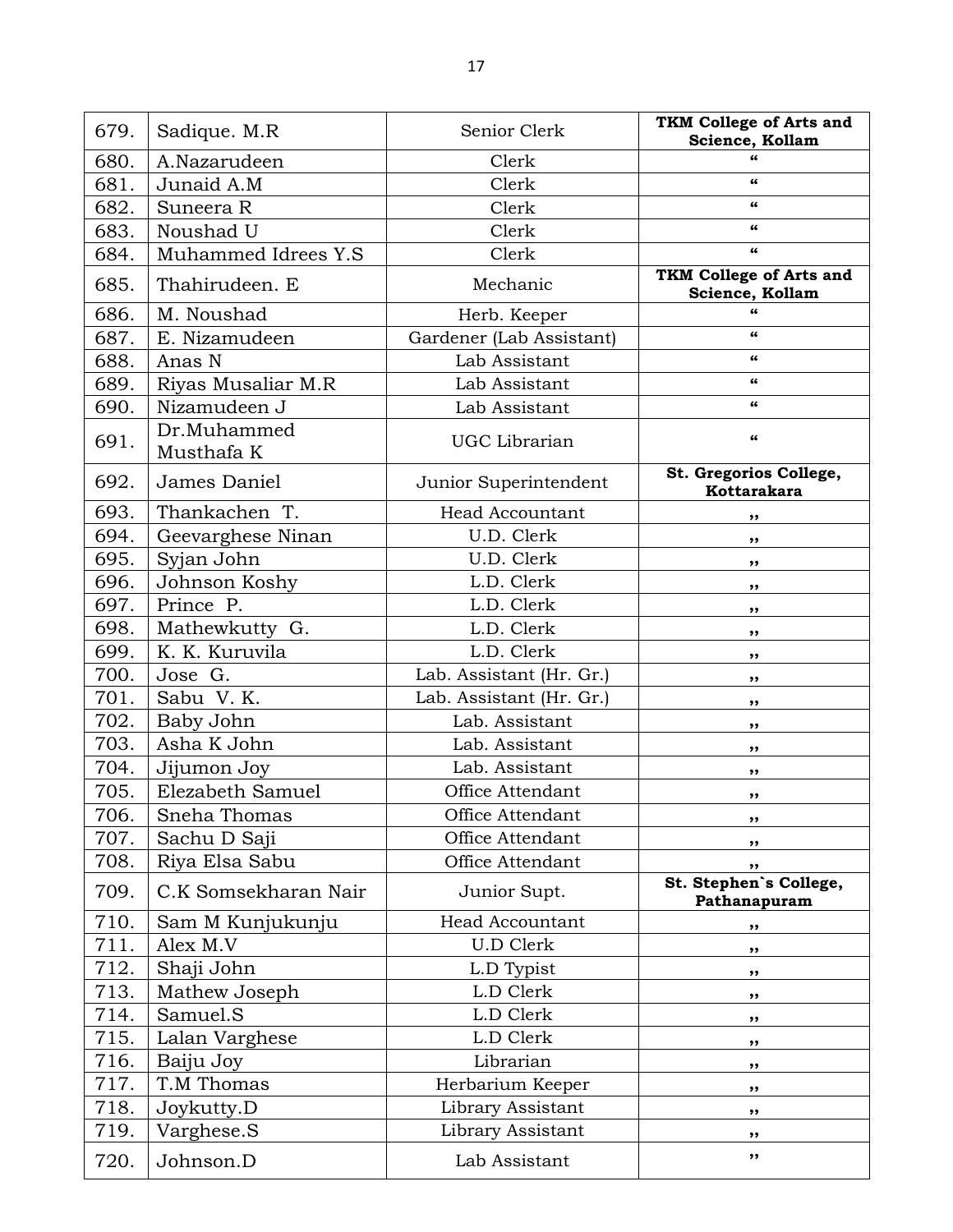| 721. | Aleyamma Mathew             | Lab Assistant          | St. Stephen's College,<br>Pathanapuram |
|------|-----------------------------|------------------------|----------------------------------------|
| 722. | Tintu M.Raju                | Lab Assistant          | ,,                                     |
| 723. | Jayan John                  | Lab Assistant          | ,,                                     |
| 724. | Vipin A                     | Lab Assistant          | ,,                                     |
| 725. | Jobi George                 | Mechanic               | ,,                                     |
| 726. | N.Gopakumar                 | Jr. Supdt.             | <b>NSS College, Nilamel</b>            |
| 727. | P.Radhakrishnan<br>Unnithan | <b>Head Accountant</b> | ,,                                     |
| 728. | C.S.BabySudha               | Senior Clerk           | ,,                                     |
| 729. | M. Omanakuttan Nair         | Senior Clerk           | ,,                                     |
| 730. | K.Benukumar                 | Senior Clerk           | ,,                                     |
| 731. | Sreedevi S.                 | L.D. Clerk             | ,,                                     |
| 732. | Udayakumar C                | L.D. Clerk             | ,,                                     |
| 733. | G.Sudhakaran Pillai         | L.D. Clerk             | ,,                                     |
| 734. | K.Geethakumari              | L.D. Typist            | ,,                                     |
| 735. | C.Radhakrishnan Pillai      | Librarian (UGC)        | ,,                                     |
| 736. | C.Indiaramany               | Lab Asst.              | ,,                                     |
| 737. | Santhosh V Nair             | Lab Asst.              | ,,                                     |
| 738. | N.Gopakumar                 | Jr. Supdt              | <b>NSS College, Nilamel</b>            |
| 739. | P.Radhakrishnan<br>Unnithan | <b>Head Accountant</b> | ,,                                     |
| 740. | Hemachandran P.             | <b>Head Accountant</b> | SNCW, Kollam                           |
| 741. | Muraleedharan S             | U.D. Clerk             | ,,                                     |
| 742. | Sreekumar M.                | U.D. Clerk             | ,,                                     |
| 743. | Sanjayan K.K.               | U.D. Clerk             | $, \,$                                 |
| 744. | Premjithlal M.S             | LD Clerk               | ,,                                     |
| 745. | Shinu A.                    | LD Clerk               | ,,                                     |
| 746. | Manoj C.                    | LD Clerk               | ,,                                     |
| 747. | Sudarsanan S.               | LD Clerk               | ,,                                     |
| 748. | Ganesh D.S.                 | L.D. Storekeeper       | ,,                                     |
| 749. | Indira B.                   | LD Typist(HG)          | ,,                                     |
| 750. | Sivadas T.G.                | Herbarium Keeper       | ,,                                     |
| 751. | Lalji C                     | Mechanic               | ,,                                     |
| 752. | Sailaja                     | Library Assistant      | ,,                                     |
| 753. | Anilkumar N.                | Library Assistant      | ,,                                     |
| 754. | Ajithakumary R.             | Lab Assistant (H.G.)   | ,,                                     |
| 755. | Dhawnandharan N.D.          | Lab Assistant (H.G.)   | ,,                                     |
| 756. | Radhakrishnan V.            | Lab Assistant (H.G.)   | ,,                                     |
| 757. | Rajappan M.G.               | Lab Assistant (H.G.)   | ,,                                     |
| 758. | Arunkumar B.                | Lab Assistant (H.G.)   | $, \,$                                 |
| 759. | Valsalan G.                 | Lab Assistant          | ,,                                     |
| 760. | Sujeevan V.                 | Lab Assistant          | $, \,$                                 |
| 761. | Udayan D.                   | Lab Assistant          | ,,                                     |
| 762. | Chandraprasad T.            | Lab Assistant          | ,,                                     |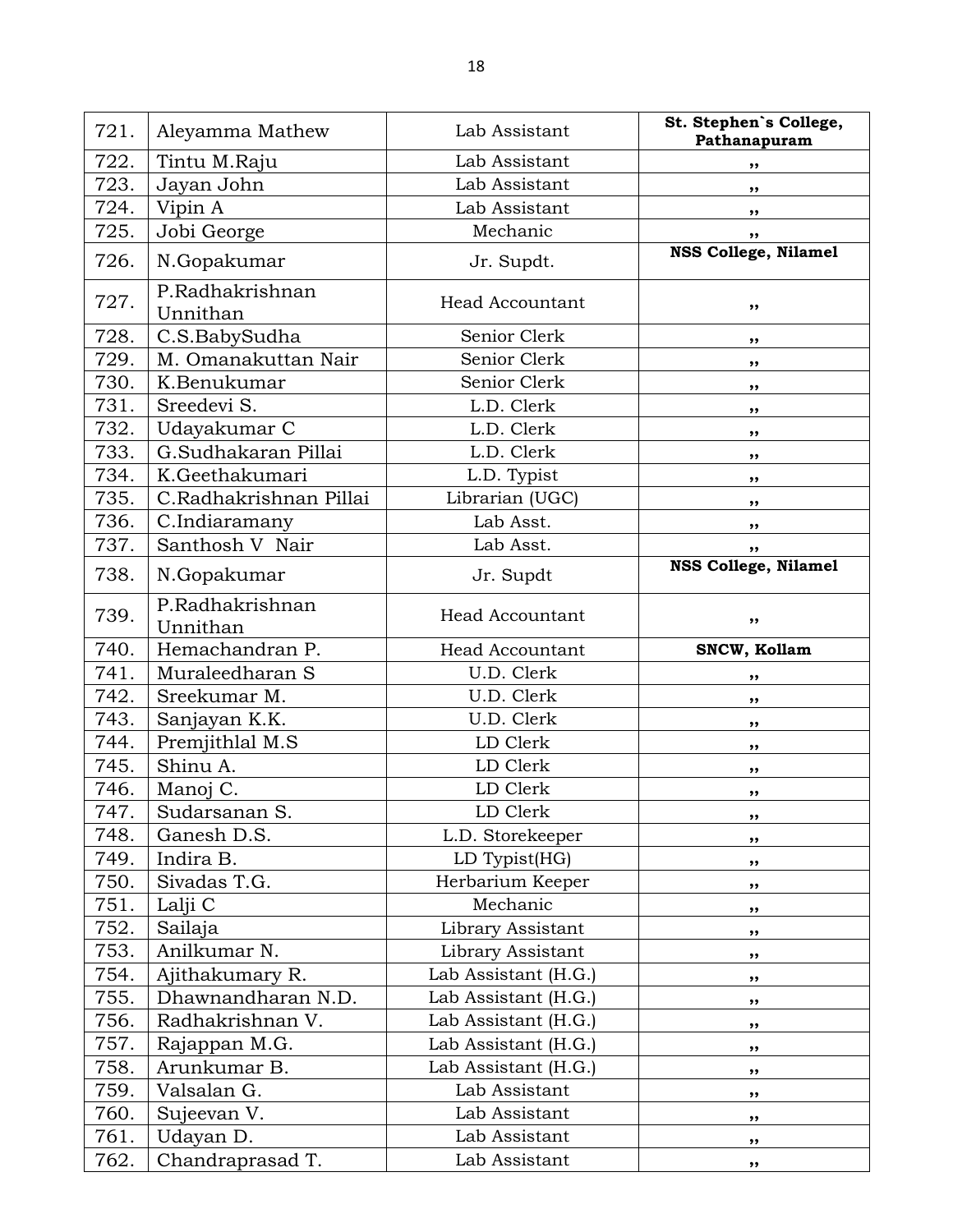| 763. | Sabu B.            | Lab Assistant          | SNCW, Kollam                 |
|------|--------------------|------------------------|------------------------------|
| 764. | S.Sudha            | Junior Superintendent  | SN College, Kollam -         |
| 765. | S. Jalal           | <b>Head Accountant</b> | ,,                           |
| 766. | Ajith P.           | <b>UD</b> Clerk        | ,,                           |
| 767. | S.Sijnath          | <b>UD</b> Clerk        | ,,                           |
| 768. | Tilakan T.V.       | <b>UD</b> Clerk        | ,,                           |
| 769. | Mukunddan M.       | <b>UD</b> Clerk        | ,,                           |
| 770. | Sivaprakash K.V.   | <b>UD</b> Clerk        | ,,                           |
| 771. | K.S.Sajju          | L.D. Clerk             | SN College, Kollam           |
| 772. | Sunil Kumar K.S.   | L.D. Clerk             | ,,                           |
| 773. | Pradeep P.         | L.D. Clerk             | ,,                           |
| 774. | Prasanth J.P.      | L.D. Clerk             | ,,                           |
| 775. | Bino G Nath        | L.D. Clerk             | ,,                           |
| 776. | Ullas R.           | L.D. Clerk             | ,,                           |
| 777. | Subha Lal K.       | L.D. Skilled           | ,,                           |
| 778. | T.N. Anilkumar     | U.D. Typist (Hr. Gr.)  | ,,                           |
| 779. | Dr.Shaji.B         | Librarian(UGC)         | ,,                           |
| 780. | Rajendraparasad J. | Herb. Keeper           | ,,                           |
| 781. | Reghunathan s.     | Library Assistant      | ,,                           |
| 782. | Saiju P.           | Library Assistant      | ,,                           |
| 783. | Madhu M.           | Lab Assistant          | ,,                           |
| 784. | A.Sivarajan        | Lab Assistant          | ,,                           |
| 785. | Jayapalan R.       | Lab Assistant          | ,,                           |
| 786. | A.C Ajitha         | Lab Assistant          | ,,                           |
| 787. | Asokan V.          | Lab Assistant          | ,,                           |
| 788. | Anilkumar G.       | Lab Assistant          | ,,                           |
| 789. | KM.Shaji           | Lab Assistant          | ,,                           |
| 790. | Ambika O.          | Lab Assistant          | ,,                           |
| 791. | Santhoshkumar V.   | Lab Assistant          | ,,                           |
| 792. | Saji Thomas        | Jr. Supdt              | St.John's College,<br>Anchal |
| 793. | P.G.Shajimon       | Head Accountant        | $, \,$                       |
| 794. | G.John             | <b>LDC</b>             | ,,                           |
| 795. | Pramod P. George   | <b>LDC</b>             | ,,                           |
| 796. | Biju alex          | <b>LDC</b>             | ,,                           |
| 797. | Anto C. Simon      | <b>LDC</b>             | ,,                           |
| 798. | Dominic Kurian     | LD Store Keeper        | ,,                           |
| 799. | Y. Thomas          | Lib Asst.              | ,,                           |
| 800. | Sony Thambi        | Mechanic               | ,,                           |
| 801. | M.P. Sammon        | Lab Asst.              | ,,                           |
| 802. | G. Babu            | Lab Assistant          | $, \,$                       |
| 803. | T.Kunjumon         | Lab Assistant          | ,,                           |
| 804. | Thomas Lalu        | Lab Assistant          | 66                           |
| 805. | T. Monachan        | Lab Assistant          | $\epsilon$                   |
| 806. | K.Y.Kochukozhy     | Lab Assistant          | $\epsilon$                   |
| 807. | Laiju Thomas       | Lab Assistant          | $\epsilon\epsilon$           |
| 808. | Roy George         | Lab Assistant          | $\epsilon\epsilon$           |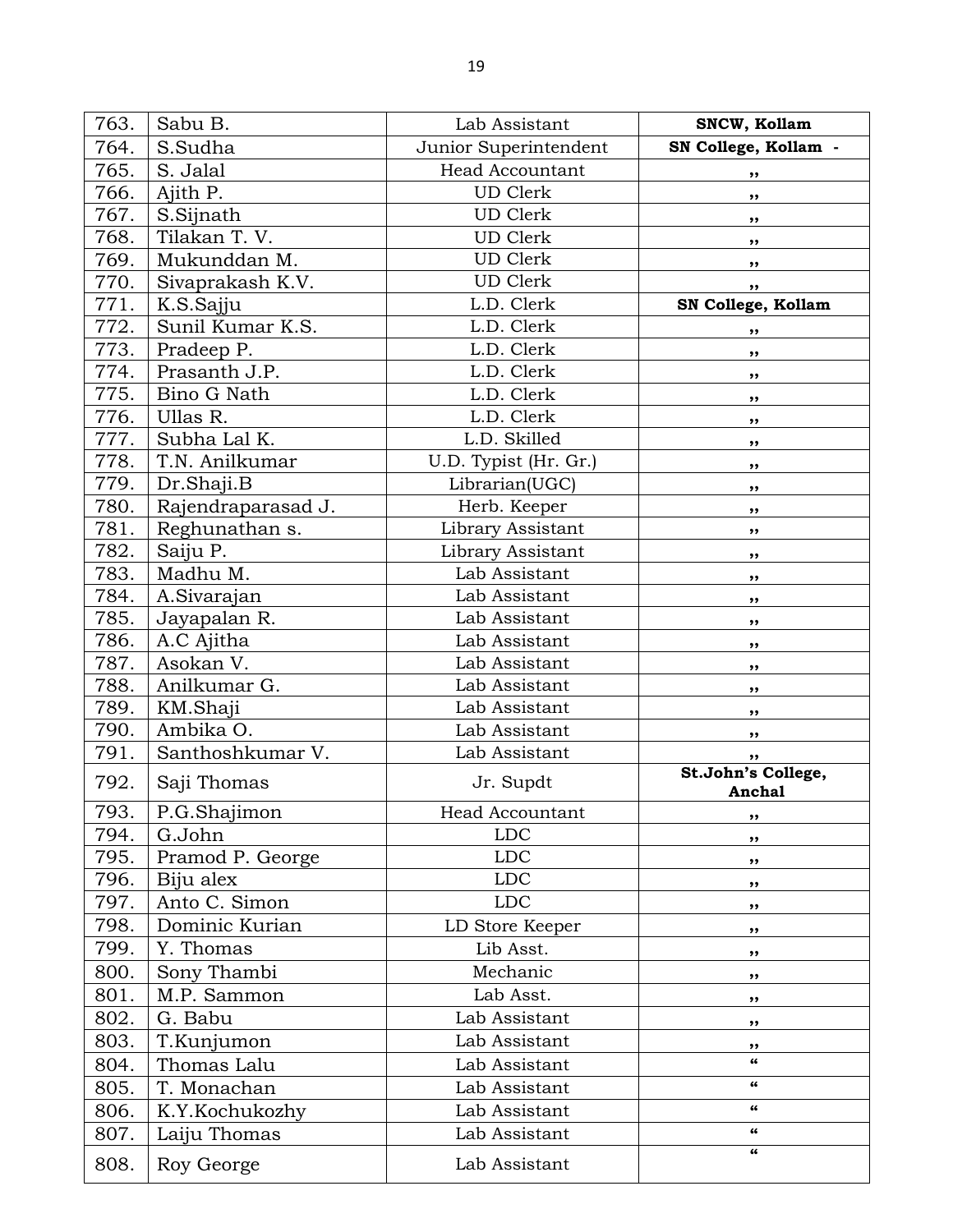| 810.<br>Junior Superintendent<br>K. Babu.<br>S.N College, Punalur<br><b>Head Accountant</b><br>811.<br>S. Jayakumar.<br>,,<br><b>UD Clerk</b><br>812.<br>Haridas.M.G<br>,,<br><b>UD</b> Clerk<br>813.<br>K. Santhosh Kumar<br>,,<br>LD Clerk<br>814.<br>Prakash.V<br>$, \,$<br>LD Clerk<br>815.<br>Raju.K<br>,,<br>LD Clerk<br>816.<br>G.M. Ajay Kumar<br>$, \,$<br>LD Typist<br>817.<br>V. Abhilash<br>,,<br>Librarian Gr.IV<br>818.<br>S. Santhya<br>,,<br>Library Assistant<br>819.<br>G. Jayaprakash<br>,,<br>Library Assistant<br>820.<br>S. Kunjumon<br>,,<br>L.D. Store Keeper<br>821.<br>V. Sunthakumari<br>,,<br>Laboratory Assistant<br>Prakashan.N<br>822.<br>,,<br>Laboratory Assistant<br>823.<br>B.Prabhakaran<br>,,<br>Laboratory Assistant<br>824.<br>D. Suprian<br>,,<br>Laboratory Assistant<br>825.<br>D. Ashoka Kumar<br>, ,<br>826.<br>Laboratory Assistant<br>D. Ullas<br>,,<br><b>MMNSS College, Kottiyam</b><br>827.<br>S. Anil Kumar<br><b>Head Accountant</b><br>828.<br>Rajendran Pillai S.<br>Sr. Clerk<br>,,<br>829.<br>K. Sanil Kumar<br>Sr. Clerk<br>,,<br>830.<br>T. Jayamohanan<br>Clerk (Hr. Grade)<br>,,<br>831.<br>Muraleedharan Pillai R.<br>Clerk<br>,,<br>832.<br>K R Sanal Kumar<br>Store Keeper<br>,,<br>833.<br>K.G. Satheesh Kumar<br>Comp. Asst.<br>,,<br>834.<br>IV th Gr. Lib<br>S. Sindhu.<br>$, \,$<br>835.<br>Mechanic<br>G. Gopakumar<br>,,<br>836.<br>C.Venu Pillai<br>Lab. Asst.<br>,,<br>837.<br>Rajesh C<br>Lab. Asst.<br>,,<br><b>Bishop Moore College,</b><br>838.<br>M.S.John<br>Senior Superintendent<br><b>Mavelikara</b><br>839.<br>Mercy Paul<br><b>Head Accountant</b><br>,,<br>840.<br>K.M.Thomas<br>Senior Clerk<br>,,<br>K.P.Prakash<br>841.<br>Senior Clerk<br>$, \,$<br>842.<br>Saji Manuel<br>Clerk<br>,,<br>843.<br>Lizy G<br>Herbarium Keeper<br>$, \,$<br>Sinu Jacob<br>844.<br>Mechanic<br>,,<br>845.<br>Grace Mammen<br>Librarian Gr. I<br>,,<br>846.<br>T.S.Babu<br>Library Assistant<br>,,<br>847.<br>Oomen Varghese<br>Lab. Assistant<br>,,<br>848.<br>George Joseph<br>Lab. Assistant<br>,,<br>849.<br>Lab. Assistant<br>C.Renjan<br>,,<br>850.<br>John K John<br>Lab. Assistant<br>,,<br>851.<br>Sibi John<br>Lab. Assistant<br>,, | 809. | Binoj C.T.      | Lab Assistant  | St.John's College,<br>Anchal |
|------------------------------------------------------------------------------------------------------------------------------------------------------------------------------------------------------------------------------------------------------------------------------------------------------------------------------------------------------------------------------------------------------------------------------------------------------------------------------------------------------------------------------------------------------------------------------------------------------------------------------------------------------------------------------------------------------------------------------------------------------------------------------------------------------------------------------------------------------------------------------------------------------------------------------------------------------------------------------------------------------------------------------------------------------------------------------------------------------------------------------------------------------------------------------------------------------------------------------------------------------------------------------------------------------------------------------------------------------------------------------------------------------------------------------------------------------------------------------------------------------------------------------------------------------------------------------------------------------------------------------------------------------------------------------------------------------------------------------------------------------------------------------------------------------------------------------------------------------------------------------------------------------------------------------------------------------------------------------------------------------------------------------------------------------------------------------------------------------------------------------------------------------------------------------------------------------------------|------|-----------------|----------------|------------------------------|
|                                                                                                                                                                                                                                                                                                                                                                                                                                                                                                                                                                                                                                                                                                                                                                                                                                                                                                                                                                                                                                                                                                                                                                                                                                                                                                                                                                                                                                                                                                                                                                                                                                                                                                                                                                                                                                                                                                                                                                                                                                                                                                                                                                                                                  |      |                 |                |                              |
|                                                                                                                                                                                                                                                                                                                                                                                                                                                                                                                                                                                                                                                                                                                                                                                                                                                                                                                                                                                                                                                                                                                                                                                                                                                                                                                                                                                                                                                                                                                                                                                                                                                                                                                                                                                                                                                                                                                                                                                                                                                                                                                                                                                                                  |      |                 |                |                              |
|                                                                                                                                                                                                                                                                                                                                                                                                                                                                                                                                                                                                                                                                                                                                                                                                                                                                                                                                                                                                                                                                                                                                                                                                                                                                                                                                                                                                                                                                                                                                                                                                                                                                                                                                                                                                                                                                                                                                                                                                                                                                                                                                                                                                                  |      |                 |                |                              |
|                                                                                                                                                                                                                                                                                                                                                                                                                                                                                                                                                                                                                                                                                                                                                                                                                                                                                                                                                                                                                                                                                                                                                                                                                                                                                                                                                                                                                                                                                                                                                                                                                                                                                                                                                                                                                                                                                                                                                                                                                                                                                                                                                                                                                  |      |                 |                |                              |
|                                                                                                                                                                                                                                                                                                                                                                                                                                                                                                                                                                                                                                                                                                                                                                                                                                                                                                                                                                                                                                                                                                                                                                                                                                                                                                                                                                                                                                                                                                                                                                                                                                                                                                                                                                                                                                                                                                                                                                                                                                                                                                                                                                                                                  |      |                 |                |                              |
|                                                                                                                                                                                                                                                                                                                                                                                                                                                                                                                                                                                                                                                                                                                                                                                                                                                                                                                                                                                                                                                                                                                                                                                                                                                                                                                                                                                                                                                                                                                                                                                                                                                                                                                                                                                                                                                                                                                                                                                                                                                                                                                                                                                                                  |      |                 |                |                              |
|                                                                                                                                                                                                                                                                                                                                                                                                                                                                                                                                                                                                                                                                                                                                                                                                                                                                                                                                                                                                                                                                                                                                                                                                                                                                                                                                                                                                                                                                                                                                                                                                                                                                                                                                                                                                                                                                                                                                                                                                                                                                                                                                                                                                                  |      |                 |                |                              |
|                                                                                                                                                                                                                                                                                                                                                                                                                                                                                                                                                                                                                                                                                                                                                                                                                                                                                                                                                                                                                                                                                                                                                                                                                                                                                                                                                                                                                                                                                                                                                                                                                                                                                                                                                                                                                                                                                                                                                                                                                                                                                                                                                                                                                  |      |                 |                |                              |
|                                                                                                                                                                                                                                                                                                                                                                                                                                                                                                                                                                                                                                                                                                                                                                                                                                                                                                                                                                                                                                                                                                                                                                                                                                                                                                                                                                                                                                                                                                                                                                                                                                                                                                                                                                                                                                                                                                                                                                                                                                                                                                                                                                                                                  |      |                 |                |                              |
|                                                                                                                                                                                                                                                                                                                                                                                                                                                                                                                                                                                                                                                                                                                                                                                                                                                                                                                                                                                                                                                                                                                                                                                                                                                                                                                                                                                                                                                                                                                                                                                                                                                                                                                                                                                                                                                                                                                                                                                                                                                                                                                                                                                                                  |      |                 |                |                              |
|                                                                                                                                                                                                                                                                                                                                                                                                                                                                                                                                                                                                                                                                                                                                                                                                                                                                                                                                                                                                                                                                                                                                                                                                                                                                                                                                                                                                                                                                                                                                                                                                                                                                                                                                                                                                                                                                                                                                                                                                                                                                                                                                                                                                                  |      |                 |                |                              |
|                                                                                                                                                                                                                                                                                                                                                                                                                                                                                                                                                                                                                                                                                                                                                                                                                                                                                                                                                                                                                                                                                                                                                                                                                                                                                                                                                                                                                                                                                                                                                                                                                                                                                                                                                                                                                                                                                                                                                                                                                                                                                                                                                                                                                  |      |                 |                |                              |
|                                                                                                                                                                                                                                                                                                                                                                                                                                                                                                                                                                                                                                                                                                                                                                                                                                                                                                                                                                                                                                                                                                                                                                                                                                                                                                                                                                                                                                                                                                                                                                                                                                                                                                                                                                                                                                                                                                                                                                                                                                                                                                                                                                                                                  |      |                 |                |                              |
|                                                                                                                                                                                                                                                                                                                                                                                                                                                                                                                                                                                                                                                                                                                                                                                                                                                                                                                                                                                                                                                                                                                                                                                                                                                                                                                                                                                                                                                                                                                                                                                                                                                                                                                                                                                                                                                                                                                                                                                                                                                                                                                                                                                                                  |      |                 |                |                              |
|                                                                                                                                                                                                                                                                                                                                                                                                                                                                                                                                                                                                                                                                                                                                                                                                                                                                                                                                                                                                                                                                                                                                                                                                                                                                                                                                                                                                                                                                                                                                                                                                                                                                                                                                                                                                                                                                                                                                                                                                                                                                                                                                                                                                                  |      |                 |                |                              |
|                                                                                                                                                                                                                                                                                                                                                                                                                                                                                                                                                                                                                                                                                                                                                                                                                                                                                                                                                                                                                                                                                                                                                                                                                                                                                                                                                                                                                                                                                                                                                                                                                                                                                                                                                                                                                                                                                                                                                                                                                                                                                                                                                                                                                  |      |                 |                |                              |
|                                                                                                                                                                                                                                                                                                                                                                                                                                                                                                                                                                                                                                                                                                                                                                                                                                                                                                                                                                                                                                                                                                                                                                                                                                                                                                                                                                                                                                                                                                                                                                                                                                                                                                                                                                                                                                                                                                                                                                                                                                                                                                                                                                                                                  |      |                 |                |                              |
|                                                                                                                                                                                                                                                                                                                                                                                                                                                                                                                                                                                                                                                                                                                                                                                                                                                                                                                                                                                                                                                                                                                                                                                                                                                                                                                                                                                                                                                                                                                                                                                                                                                                                                                                                                                                                                                                                                                                                                                                                                                                                                                                                                                                                  |      |                 |                |                              |
|                                                                                                                                                                                                                                                                                                                                                                                                                                                                                                                                                                                                                                                                                                                                                                                                                                                                                                                                                                                                                                                                                                                                                                                                                                                                                                                                                                                                                                                                                                                                                                                                                                                                                                                                                                                                                                                                                                                                                                                                                                                                                                                                                                                                                  |      |                 |                |                              |
|                                                                                                                                                                                                                                                                                                                                                                                                                                                                                                                                                                                                                                                                                                                                                                                                                                                                                                                                                                                                                                                                                                                                                                                                                                                                                                                                                                                                                                                                                                                                                                                                                                                                                                                                                                                                                                                                                                                                                                                                                                                                                                                                                                                                                  |      |                 |                |                              |
|                                                                                                                                                                                                                                                                                                                                                                                                                                                                                                                                                                                                                                                                                                                                                                                                                                                                                                                                                                                                                                                                                                                                                                                                                                                                                                                                                                                                                                                                                                                                                                                                                                                                                                                                                                                                                                                                                                                                                                                                                                                                                                                                                                                                                  |      |                 |                |                              |
|                                                                                                                                                                                                                                                                                                                                                                                                                                                                                                                                                                                                                                                                                                                                                                                                                                                                                                                                                                                                                                                                                                                                                                                                                                                                                                                                                                                                                                                                                                                                                                                                                                                                                                                                                                                                                                                                                                                                                                                                                                                                                                                                                                                                                  |      |                 |                |                              |
|                                                                                                                                                                                                                                                                                                                                                                                                                                                                                                                                                                                                                                                                                                                                                                                                                                                                                                                                                                                                                                                                                                                                                                                                                                                                                                                                                                                                                                                                                                                                                                                                                                                                                                                                                                                                                                                                                                                                                                                                                                                                                                                                                                                                                  |      |                 |                |                              |
|                                                                                                                                                                                                                                                                                                                                                                                                                                                                                                                                                                                                                                                                                                                                                                                                                                                                                                                                                                                                                                                                                                                                                                                                                                                                                                                                                                                                                                                                                                                                                                                                                                                                                                                                                                                                                                                                                                                                                                                                                                                                                                                                                                                                                  |      |                 |                |                              |
|                                                                                                                                                                                                                                                                                                                                                                                                                                                                                                                                                                                                                                                                                                                                                                                                                                                                                                                                                                                                                                                                                                                                                                                                                                                                                                                                                                                                                                                                                                                                                                                                                                                                                                                                                                                                                                                                                                                                                                                                                                                                                                                                                                                                                  |      |                 |                |                              |
|                                                                                                                                                                                                                                                                                                                                                                                                                                                                                                                                                                                                                                                                                                                                                                                                                                                                                                                                                                                                                                                                                                                                                                                                                                                                                                                                                                                                                                                                                                                                                                                                                                                                                                                                                                                                                                                                                                                                                                                                                                                                                                                                                                                                                  |      |                 |                |                              |
|                                                                                                                                                                                                                                                                                                                                                                                                                                                                                                                                                                                                                                                                                                                                                                                                                                                                                                                                                                                                                                                                                                                                                                                                                                                                                                                                                                                                                                                                                                                                                                                                                                                                                                                                                                                                                                                                                                                                                                                                                                                                                                                                                                                                                  |      |                 |                |                              |
|                                                                                                                                                                                                                                                                                                                                                                                                                                                                                                                                                                                                                                                                                                                                                                                                                                                                                                                                                                                                                                                                                                                                                                                                                                                                                                                                                                                                                                                                                                                                                                                                                                                                                                                                                                                                                                                                                                                                                                                                                                                                                                                                                                                                                  |      |                 |                |                              |
|                                                                                                                                                                                                                                                                                                                                                                                                                                                                                                                                                                                                                                                                                                                                                                                                                                                                                                                                                                                                                                                                                                                                                                                                                                                                                                                                                                                                                                                                                                                                                                                                                                                                                                                                                                                                                                                                                                                                                                                                                                                                                                                                                                                                                  |      |                 |                |                              |
|                                                                                                                                                                                                                                                                                                                                                                                                                                                                                                                                                                                                                                                                                                                                                                                                                                                                                                                                                                                                                                                                                                                                                                                                                                                                                                                                                                                                                                                                                                                                                                                                                                                                                                                                                                                                                                                                                                                                                                                                                                                                                                                                                                                                                  |      |                 |                |                              |
|                                                                                                                                                                                                                                                                                                                                                                                                                                                                                                                                                                                                                                                                                                                                                                                                                                                                                                                                                                                                                                                                                                                                                                                                                                                                                                                                                                                                                                                                                                                                                                                                                                                                                                                                                                                                                                                                                                                                                                                                                                                                                                                                                                                                                  |      |                 |                |                              |
|                                                                                                                                                                                                                                                                                                                                                                                                                                                                                                                                                                                                                                                                                                                                                                                                                                                                                                                                                                                                                                                                                                                                                                                                                                                                                                                                                                                                                                                                                                                                                                                                                                                                                                                                                                                                                                                                                                                                                                                                                                                                                                                                                                                                                  |      |                 |                |                              |
|                                                                                                                                                                                                                                                                                                                                                                                                                                                                                                                                                                                                                                                                                                                                                                                                                                                                                                                                                                                                                                                                                                                                                                                                                                                                                                                                                                                                                                                                                                                                                                                                                                                                                                                                                                                                                                                                                                                                                                                                                                                                                                                                                                                                                  |      |                 |                |                              |
|                                                                                                                                                                                                                                                                                                                                                                                                                                                                                                                                                                                                                                                                                                                                                                                                                                                                                                                                                                                                                                                                                                                                                                                                                                                                                                                                                                                                                                                                                                                                                                                                                                                                                                                                                                                                                                                                                                                                                                                                                                                                                                                                                                                                                  |      |                 |                |                              |
|                                                                                                                                                                                                                                                                                                                                                                                                                                                                                                                                                                                                                                                                                                                                                                                                                                                                                                                                                                                                                                                                                                                                                                                                                                                                                                                                                                                                                                                                                                                                                                                                                                                                                                                                                                                                                                                                                                                                                                                                                                                                                                                                                                                                                  |      |                 |                |                              |
|                                                                                                                                                                                                                                                                                                                                                                                                                                                                                                                                                                                                                                                                                                                                                                                                                                                                                                                                                                                                                                                                                                                                                                                                                                                                                                                                                                                                                                                                                                                                                                                                                                                                                                                                                                                                                                                                                                                                                                                                                                                                                                                                                                                                                  |      |                 |                |                              |
|                                                                                                                                                                                                                                                                                                                                                                                                                                                                                                                                                                                                                                                                                                                                                                                                                                                                                                                                                                                                                                                                                                                                                                                                                                                                                                                                                                                                                                                                                                                                                                                                                                                                                                                                                                                                                                                                                                                                                                                                                                                                                                                                                                                                                  |      |                 |                |                              |
|                                                                                                                                                                                                                                                                                                                                                                                                                                                                                                                                                                                                                                                                                                                                                                                                                                                                                                                                                                                                                                                                                                                                                                                                                                                                                                                                                                                                                                                                                                                                                                                                                                                                                                                                                                                                                                                                                                                                                                                                                                                                                                                                                                                                                  |      |                 |                |                              |
|                                                                                                                                                                                                                                                                                                                                                                                                                                                                                                                                                                                                                                                                                                                                                                                                                                                                                                                                                                                                                                                                                                                                                                                                                                                                                                                                                                                                                                                                                                                                                                                                                                                                                                                                                                                                                                                                                                                                                                                                                                                                                                                                                                                                                  |      |                 |                |                              |
|                                                                                                                                                                                                                                                                                                                                                                                                                                                                                                                                                                                                                                                                                                                                                                                                                                                                                                                                                                                                                                                                                                                                                                                                                                                                                                                                                                                                                                                                                                                                                                                                                                                                                                                                                                                                                                                                                                                                                                                                                                                                                                                                                                                                                  |      |                 |                |                              |
|                                                                                                                                                                                                                                                                                                                                                                                                                                                                                                                                                                                                                                                                                                                                                                                                                                                                                                                                                                                                                                                                                                                                                                                                                                                                                                                                                                                                                                                                                                                                                                                                                                                                                                                                                                                                                                                                                                                                                                                                                                                                                                                                                                                                                  |      |                 |                |                              |
|                                                                                                                                                                                                                                                                                                                                                                                                                                                                                                                                                                                                                                                                                                                                                                                                                                                                                                                                                                                                                                                                                                                                                                                                                                                                                                                                                                                                                                                                                                                                                                                                                                                                                                                                                                                                                                                                                                                                                                                                                                                                                                                                                                                                                  |      |                 |                |                              |
| ,,                                                                                                                                                                                                                                                                                                                                                                                                                                                                                                                                                                                                                                                                                                                                                                                                                                                                                                                                                                                                                                                                                                                                                                                                                                                                                                                                                                                                                                                                                                                                                                                                                                                                                                                                                                                                                                                                                                                                                                                                                                                                                                                                                                                                               | 852. | Santhosh P John | Lab. Assistant |                              |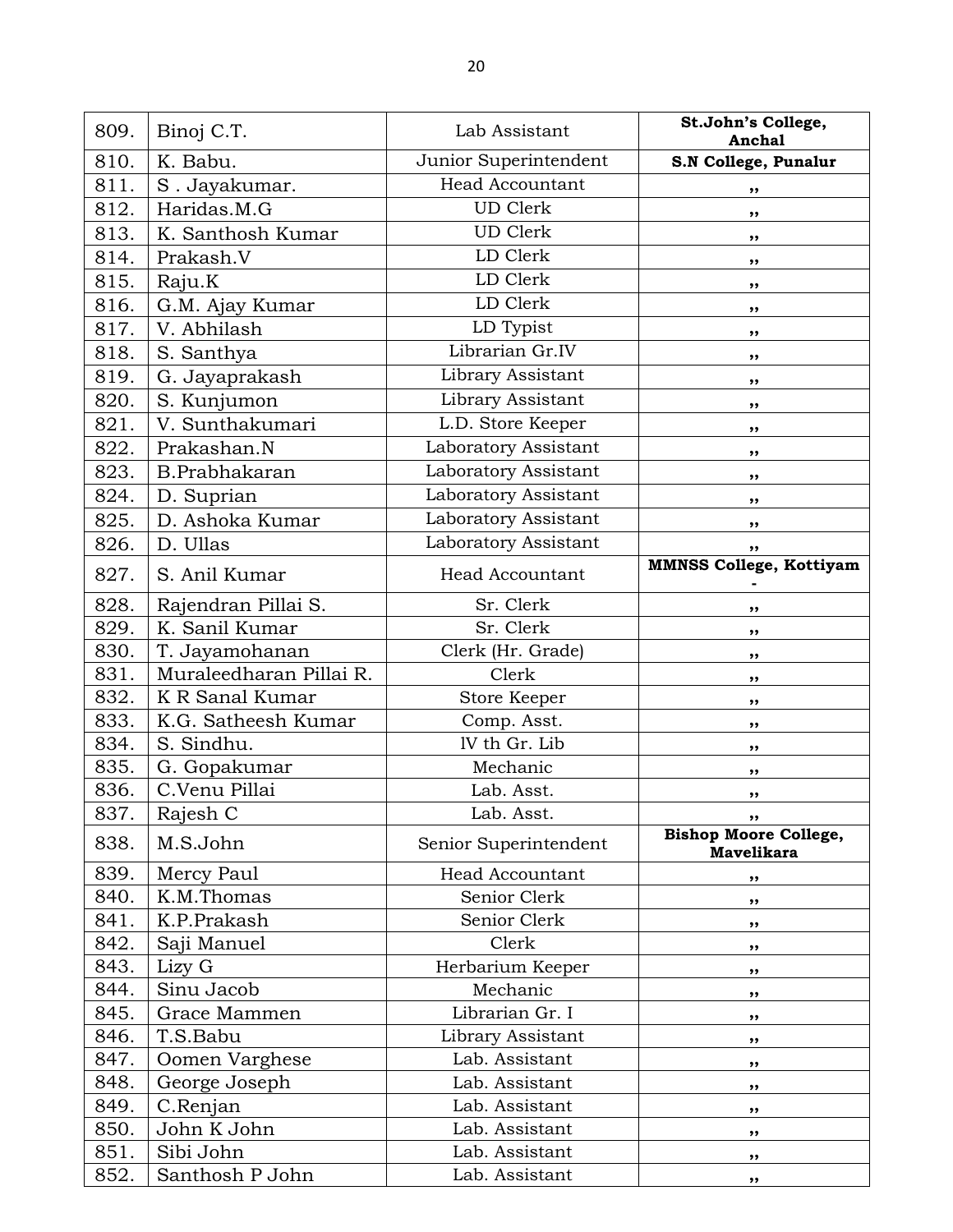| 853. | Cibi George          | Lab. Assistant         | <b>Bishop Moore College,</b><br><b>Mavelikara</b> |
|------|----------------------|------------------------|---------------------------------------------------|
| 854. | <b>Mathew Mathew</b> | Library Assistant      | ,,                                                |
| 855. | Anoop John           | Lab. Assistant         | ,,                                                |
| 856. | George John          | Library Assistant      | ,,                                                |
| 857. | Sreeji M N           | Lab. Assistant         | ,,                                                |
| 858. | V.K.Satheesh         | Junior Superintendent  | Christian College,<br>Chengannur -                |
| 859. | Sunil.K.Vargese      | <b>Head Accountant</b> | ,,                                                |
| 860. | Liju Samuel          | Senior Clerk           | ,,                                                |
| 861. | Roymon Raju          | Senior Clerk           | ,,                                                |
| 862. | Thomas Abhraham      | L.D. Clerk             | ,,                                                |
| 863. | Reji Joseph          | L.D Store Keeper       | ,,                                                |
| 864. | Sunith.M.K           | L.D Typist             | ,,                                                |
| 865. | D.Johnson            | Laboratory Assistant   | ,,                                                |
| 866. | P.I. Easo            | Laboratory Assistant   | ,,                                                |
| 867. | Sabu Thomas          | Laboratory Assistant   | ,,                                                |
| 868. | P.G.Saramma          | Laboratory Assistant   | ,,                                                |
| 869. | T.Suresh Kumar       | Laboratory Assistant   | , ,                                               |
| 870. | S.Renji              | Laboratory Assistant   | ,,                                                |
| 871. | S.Mariakutty         | Laboratory Assistant   | ,,                                                |
| 872. | Saji.R               | Laboratory Assistant   | ,,                                                |
| 873. | Mercy Thankamma      | Laboratory Assistant   | ,,                                                |
| 874. | Sunil Samuel         | Library Assistant      | ,,                                                |
| 875. | Sunil.T              | Laboratory Assistant   | ,,                                                |
| 876. | Eby.T.Samuel         | Laboratory Assistant   | ,,                                                |
| 877. | Saji Varughese       | Library Assistant      | ,,                                                |
| 878. | Sobha.T              | Library Assistant      | ,,                                                |
| 879. | Rosamma Johnson      | Laboratory Assistant   | ,,                                                |
| 880. | <b>Sunny Titus</b>   | Office Attendant       | ,,                                                |
| 881. | Nidhi Alex M.Ninan   | Librarian Gr. I        | ,,                                                |
| 882. | Kumar K.G.S          | Junior Superintendent  | NSS College, Cherthala                            |
| 883. | B.Unnikrishnan Nair  | <b>Head Accountant</b> | 66                                                |
| 884. | P.K.Muraleedharan    | UDC (II Hr. Gr.)       | $\pmb{\epsilon} \pmb{\epsilon}$                   |
| 885. | K.Harikumar          | Sr. Clerk              | 66                                                |
| 886. | Ramesh K.V           | Sr. Clerk              | ,,                                                |
| 887. | P. Pyarilal          | Clerk                  | ,,                                                |
| 888. | K.A.Sreehari         | Clerk                  | ,,                                                |
| 889. | Venugopal G.S.       | Clerk                  | ,,                                                |
| 890. | Anilkumar K          | Librarian              | ,,                                                |
| 891. | S. Ajitha            | Lab Asst.              | ,,                                                |
| 892. | N.Rajeev Kumar       | Lab Asst.              | ,,                                                |
| 893. | M.S.Anilkumar        | Lab Asst.              | ,,                                                |
| 894. | K.A.Sreehari         | Lab Asst.              | ,,                                                |
| 895. | Unnikrishnan V.G     | Office Attent          | ,,                                                |
| 896. | <b>Deleted</b>       |                        |                                                   |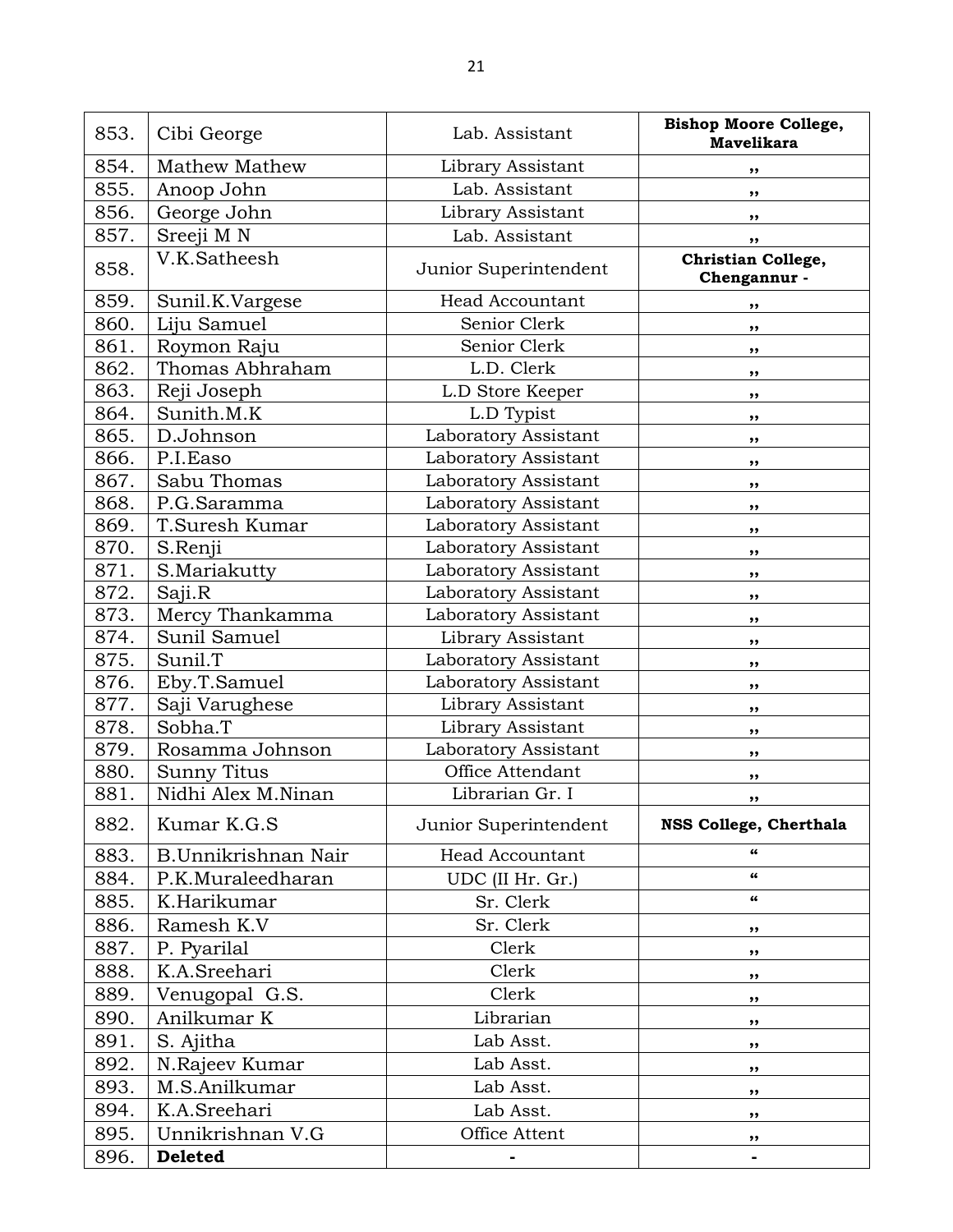| 897. | Santhosh Kumar S.      | <b>Head Accountant</b> | SD College, Alappuzha                          |
|------|------------------------|------------------------|------------------------------------------------|
| 898. | Anilkumar S.           | Senior Clerk           | ,,                                             |
| 899. | Suresh J.              | Senior Clerk           | ,,                                             |
| 900. | Anil B.                | LD Clerk (HG)          | ,,                                             |
| 901. | Ayyappa Raj M.         | LD Clerk               | ,,                                             |
| 902. | Babu R.                | LD Store Keeper        | ,,                                             |
| 903. | Jayachandran P.        | Lab Assistant          | ,,                                             |
| 904. | Vinodkumar J.          | <b>UD</b> Typist       | ,,                                             |
| 905. | Arun Kishore B.L       | <b>UGC</b> Librarian   | ,,                                             |
| 906. | Rajeev N.              | Herbarium Keeper       | ,,                                             |
| 907. | N. Radhakrishnan       | Gardner                | ,,                                             |
| 908. | Harihara Subamonian J. | Lab Assistant (HG)     | ,,                                             |
| 909. | S.Lekshmanan           | Lab Assistant          | ,,                                             |
| 910. | A.K.Mohanan            | Lab Assistant          | ,,                                             |
| 911. | A.G.Babu               | Lab Assistant          | ,,                                             |
| 912. | A.N.Vasudevan Pillai   | Lab Assistant          | ,,                                             |
| 913. | K.Prasanna Kumar       | Lab Assistant          | ,,                                             |
| 914. | K. Anil Kumar          | Library Assistant      | ,,                                             |
| 915. | Saramma M              | Lab Assistant          | ,,                                             |
| 916. | K.R.Beena              | Lab Assistant          | $\pmb{\epsilon} \pmb{\epsilon}$                |
| 917. | Viswanath P            | Office Attendant       | $\epsilon\epsilon$                             |
| 918. | Aravind K.M            | Office Attendant       | $\pmb{\epsilon} \pmb{\epsilon}$                |
| 919. | Rajeev Shenoi S        | Office Attendant       | 66                                             |
| 920. | Sachith K.V            | Office Attendant       | $\epsilon\epsilon$                             |
| 921. | Sajeev S               | Office Attendant       | 66                                             |
| 922. | Arun Kumar S           | Office Attendant       | 66                                             |
| 923. | Sreekanth R            | Office Attendant       | 66                                             |
| 924. | Vikas P. Panicker      | Office Attendant       | $\pmb{\epsilon} \pmb{\epsilon}$                |
| 925. | Krishna Bhadran A.     | Office Attendant       | 66                                             |
| 926. | Reeni Joseph           | Junior Superintendent  | St. Joseph's College for<br>Women, Alappuzha - |
| 927. | Celine.K.S             | L.D.Clerk              | ,,                                             |
| 928. | Reena.K.T              | U.D.Clerk              | ,,                                             |
| 929. | Chithra.S              | Librarian(UGC)         | ,,                                             |
| 930. | Mary Treesa ASuntha    | Lab Attender           | ,,                                             |
| 931. | Elizabeth.M.A          | Lab Attender           | ,,                                             |
| 932. | Ullass.C.Xavier        | Office Attendant       | ,,                                             |
| 933. | Gireesh Michael.N.M    | Office Attendant       | ,,                                             |
| 934. | Salat.V.G              | Office Attendant       | ,,                                             |
| 935. | Asha Louise            | Office Attendant       | ,,                                             |
| 936. | <b>Deleted</b>         |                        |                                                |
| 937. | Joseph V J             | <b>Head Accountant</b> | St.Michael's College,<br>Cherthala -           |
| 938. | Joseph T D             | L.D. Clerk             | ,,                                             |
| 939. | Priya Antony           | U.D. Clerk             | ,,                                             |
| 940. | Maxon A.M.             | L.D. Clerk             | ,,                                             |
| 941. | Xaiver M C             | Lab Assistant          | ,,                                             |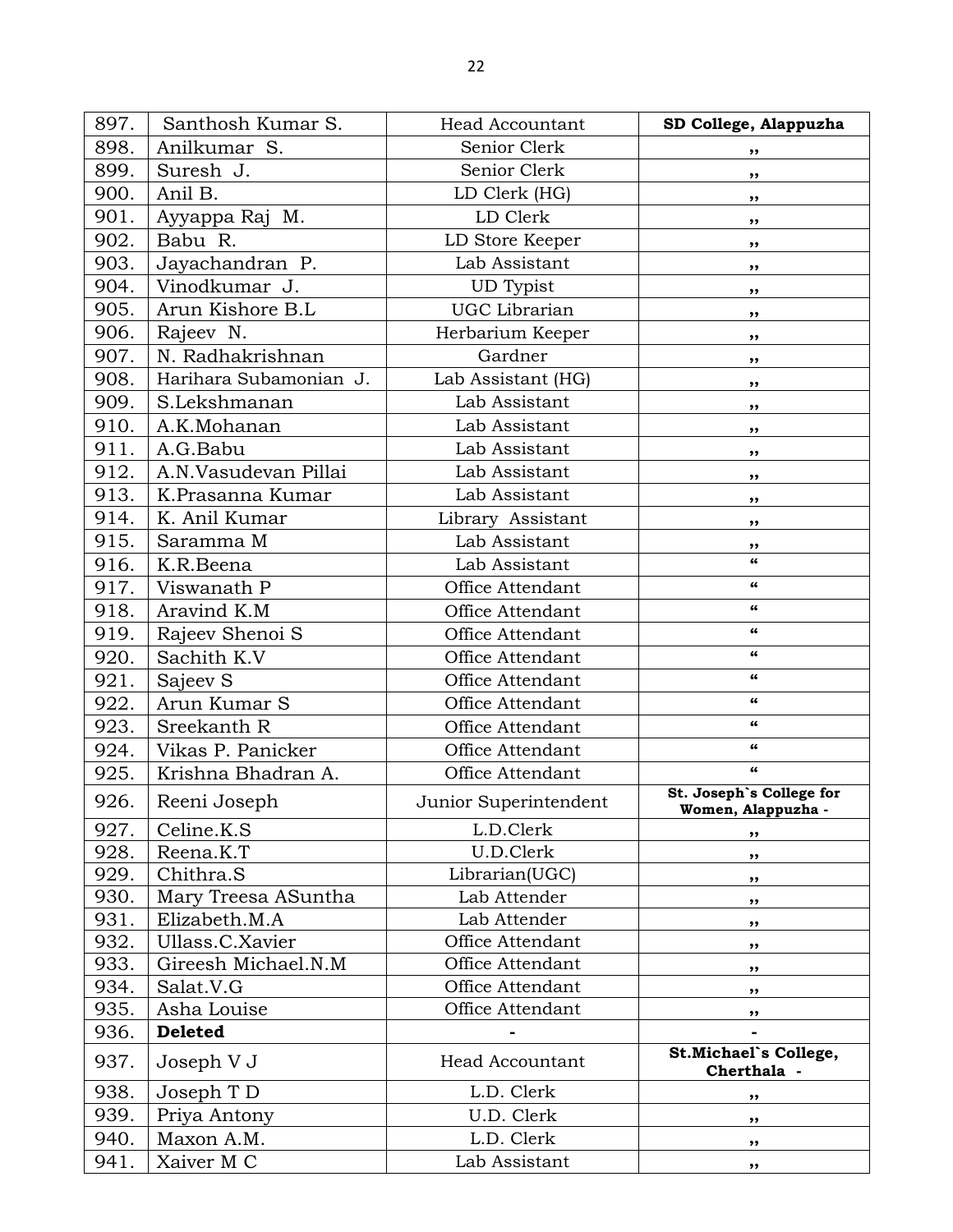| 942. | Rooby Andrews K A             | Lab Assistant          | St.Michael's College,<br>Cherthala -                       |
|------|-------------------------------|------------------------|------------------------------------------------------------|
| 943. | John Joseph T K               | Lab Assistant          | ,,                                                         |
| 944. | Maxon A M                     | Lab Assistant          | ,,                                                         |
| 945. | Prem Vineeth M<br>Eresseril   | Lab Assistant          | ,,                                                         |
| 946. | Antony K J                    | Lab Assistant          | ,,                                                         |
| 947. | Jincy J A                     | Lib. Assistant         | ,,                                                         |
| 948. | Santhosh A R                  | Lib. Assistant         | ,,                                                         |
| 949. | O.P. Sivaprasad               | Junior Superintendent  | <b>TKMM College,</b><br>Nangiarkulangara -                 |
| 950. | Anilkumar N.                  | <b>Head Accountant</b> | ,,                                                         |
| 951. | Anilkumar S.                  | <b>UDC</b>             | ,,                                                         |
| 952. | C.C.Benny                     | <b>UDC</b>             | ,,                                                         |
| 953. | Mohanan K.K.                  | <b>LDC</b>             | ,,                                                         |
| 954. | Sunil P.M.                    | <b>LDC</b>             | ,,                                                         |
| 955. | Udayan T.P.                   | <b>LDC</b>             | ,,                                                         |
| 956. | Radhamoni.L                   | LD Typist(H.G)         | ,,                                                         |
| 957. | N.P. Ravi                     | LD Store Keeper        | ,,                                                         |
| 958. | Ramesh Babu.P                 | Lib. Asst.             | ,,                                                         |
| 959. | P.V.Renjith                   | Mechanic               | ,,                                                         |
| 960. | Y.K.Prasanna Babu             | Lab. Asst.             | ,,                                                         |
| 961. | K.B.Vibuls                    | Lab. Asst.             | ,,                                                         |
| 962. | Manilal P.                    | Lab. Asst.             | ,,                                                         |
| 963. | S.Jayaram                     | Lab. Asst.             | ,,                                                         |
| 964. | Santhosh Kumar G              | Lab. Asst.             | ,,                                                         |
| 965. | Basanth.R                     | Lab. Asst.             | ,,                                                         |
| 966. | K.Shaji                       | Lab. Asst.             | ,,                                                         |
| 967. | K. Prahladan                  | <b>Head Accountant</b> | SN College, Chengannur                                     |
| 968. | M.N.Sabu                      | <b>UD</b> Clerk        | ,,                                                         |
| 969. | P.B. Pradeep                  | LD Clerk               | ,,                                                         |
| 970. | P.R. Rajalekshmi              | LD Clerk               | ,,                                                         |
| 971. | Ratheeshkumar N               | Librarian              | ,,                                                         |
| 972. | A.N.Vijayakumar               | Lab Assistant          | ,,                                                         |
| 973. | Rajin M                       | Lab Assistant          | ,,                                                         |
| 974. | S. Baiju                      | Lab Assistant          | ,,                                                         |
| 975. | Prakash P.K                   | Lab Assistant          | ,,                                                         |
| 976. | M.Unnikrishna Pillai          | <b>Head Accountant</b> | Sree Ayyappa College,<br>Thiruvanvandoor,<br>Eramallikara- |
| 977. | K.E.Narayanan<br>$\sim$ thini | <b>UDC</b>             | ,,                                                         |
| 978. | M.N. Rajendran Nair           | <b>UDC</b>             | ,,                                                         |
| 979. | <b>B.S.Ganesh Kumar</b>       | <b>LDC</b>             | ,,                                                         |
| 980. | P. Santhakumary               | <b>LDC</b>             | ,,                                                         |
| 981. | Shylaja.R. Pillai             | LD Typist              | ,,                                                         |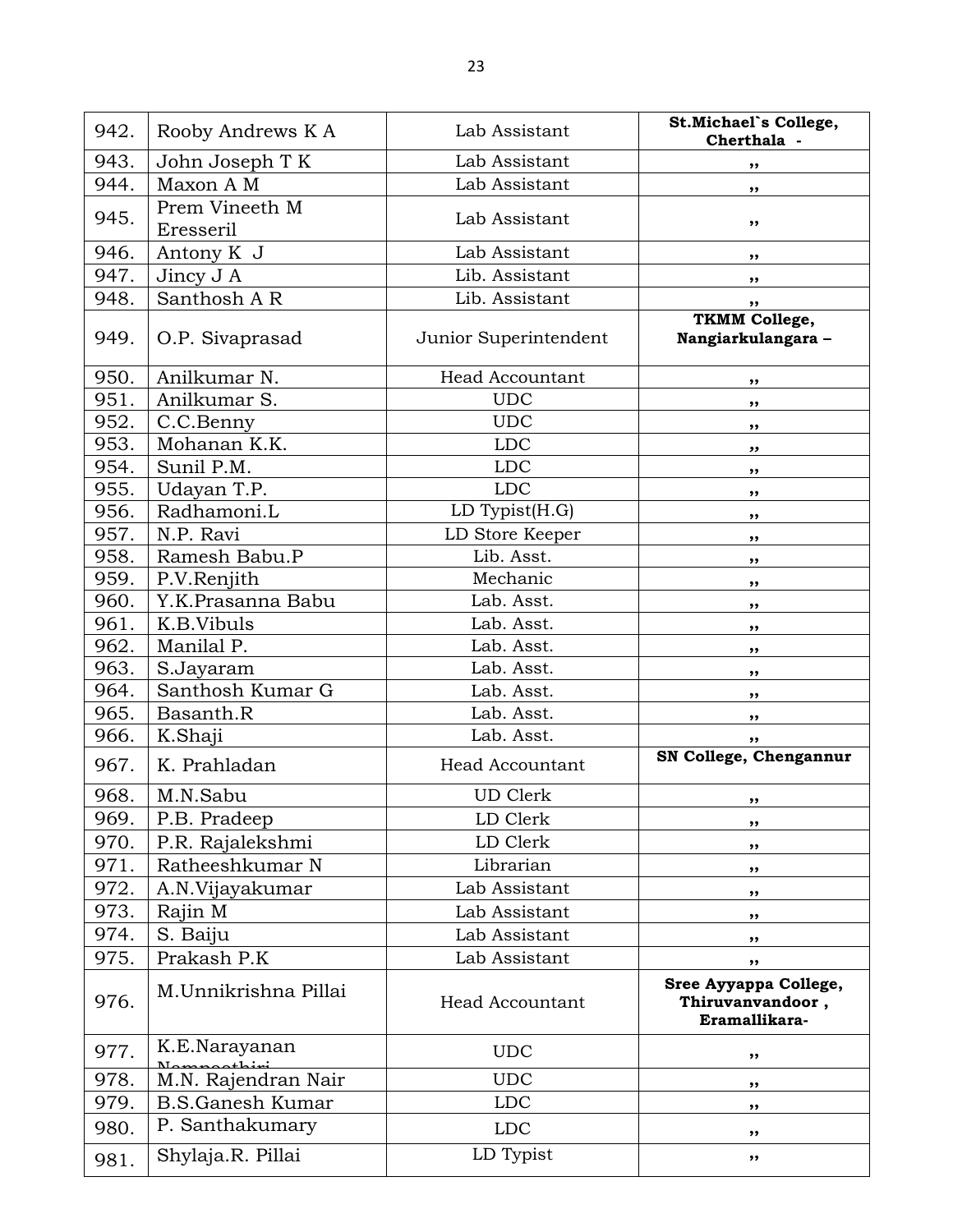| 982.  | Biju.P.R           | Librarian               | Sree Ayyappa College,<br>Thiruvanvandoor,<br>Eramallikara-               |
|-------|--------------------|-------------------------|--------------------------------------------------------------------------|
| 983.  | C. Sreekumar       | Library Assistant       | ,,                                                                       |
| 984.  | Rejithakumar.V.S   | Library Assistant       | ,,                                                                       |
| 985.  | Radhamani E.G.     | Lab Assistant           | ,,                                                                       |
| 986.  | Reghu.R            | Tech. Assistant         | ,,                                                                       |
| 987.  | Radhakrishnan B.   | Superintendent          | NSS College, Pandalam -                                                  |
| 988.  | L. Saraswathy Amma | <b>Head Accountant</b>  | ,,                                                                       |
| 989.  | P.K. Omankuttan.   | Senior Clerk            | ,,                                                                       |
| 990.  | G. Dhanesan        | Senior Clerk            | NSS College, Pandalam -                                                  |
| 991.  | N. Ajith Kumar     | Senior Clerk            | ,,                                                                       |
| 992.  | S. Mohana Kumar    | Senior Clerk            | ,,                                                                       |
| 993.  | K.N. Rajesh Kumar  | Senior Clerk            | ,,                                                                       |
| 994.  | R. Suresh Kumar    | Clerk                   | ,,                                                                       |
| 995.  | T.V. Anil Kumar    | Clerk                   | ,,                                                                       |
| 996.  | M.G. Premkumar     | Clerk                   | ,,                                                                       |
| 997.  | P.R. Sasikumar     | Clerk                   | ,,                                                                       |
| 998.  | R. Venugopal       | Clerk                   | ,,                                                                       |
| 999.  | Indira M.K         | L.D. Computer Assistant | ,,                                                                       |
| 1000. | Purushothaman Nair | Herbarium Keeper        | ,,                                                                       |
| 1001. | Jayakumar V.S.     | Mechanic                | ,,                                                                       |
| 1002. | M.U.Muraleedharan  | Gardener                | ,,                                                                       |
| 1003. | Sreena V Nair      | Librarian Gr. IV        | ,,                                                                       |
| 1004. | T.K.Harikumar      | Lib. Assistant          | NSS College, Pandalam -                                                  |
| 1005. | R. VijayaKimar     | Lib. Assistant          | ,,                                                                       |
| 1006. | M.R. Anilkumar     | Lib. Assistant          | ,,                                                                       |
| 1007. | Dhanesh Kumar R.   | Lib. Assistant          | ,,                                                                       |
| 1008. | Anandhakrishnan K. | Lib. Assistant          | ,,                                                                       |
| 1009. | Saji P John        | Head Accountant         | St.Cyril's College, Adoor                                                |
| 1010. | Joseph PT          | <b>UD</b> Clerk         | ,,                                                                       |
| 1011. | Koshy G            | <b>LDC</b>              | ,,                                                                       |
| 1012. | John Varghese      | <b>LDC</b>              | ,,                                                                       |
| 1013. | Alen Jhon Philip   | Store Keeper            | ,,                                                                       |
| 1014. | Jose Varghese      | Lab Assistant           | ,,                                                                       |
| 1015. | Jessy Philip       | Office Attendant        | ,,                                                                       |
| 1016. | G.K.Manjusha       | Office Assistant        | The Kerala Law Academy<br>Law College, Peroorkada,<br>Thiruvananthapuram |
| 1017. | Aleyamma Thomas    | Office Assistant        | ,,                                                                       |
| 1018. | L.S Sandhya        | Office Assistant        | ,,                                                                       |
| 1019. | V.S Sheeja         | Librarian               | ,,                                                                       |
| 1020. | T.Surendran        | Library Assistant       | ,,                                                                       |
| 1021. | Raj Narayanan      | Library Assistant       | ,,                                                                       |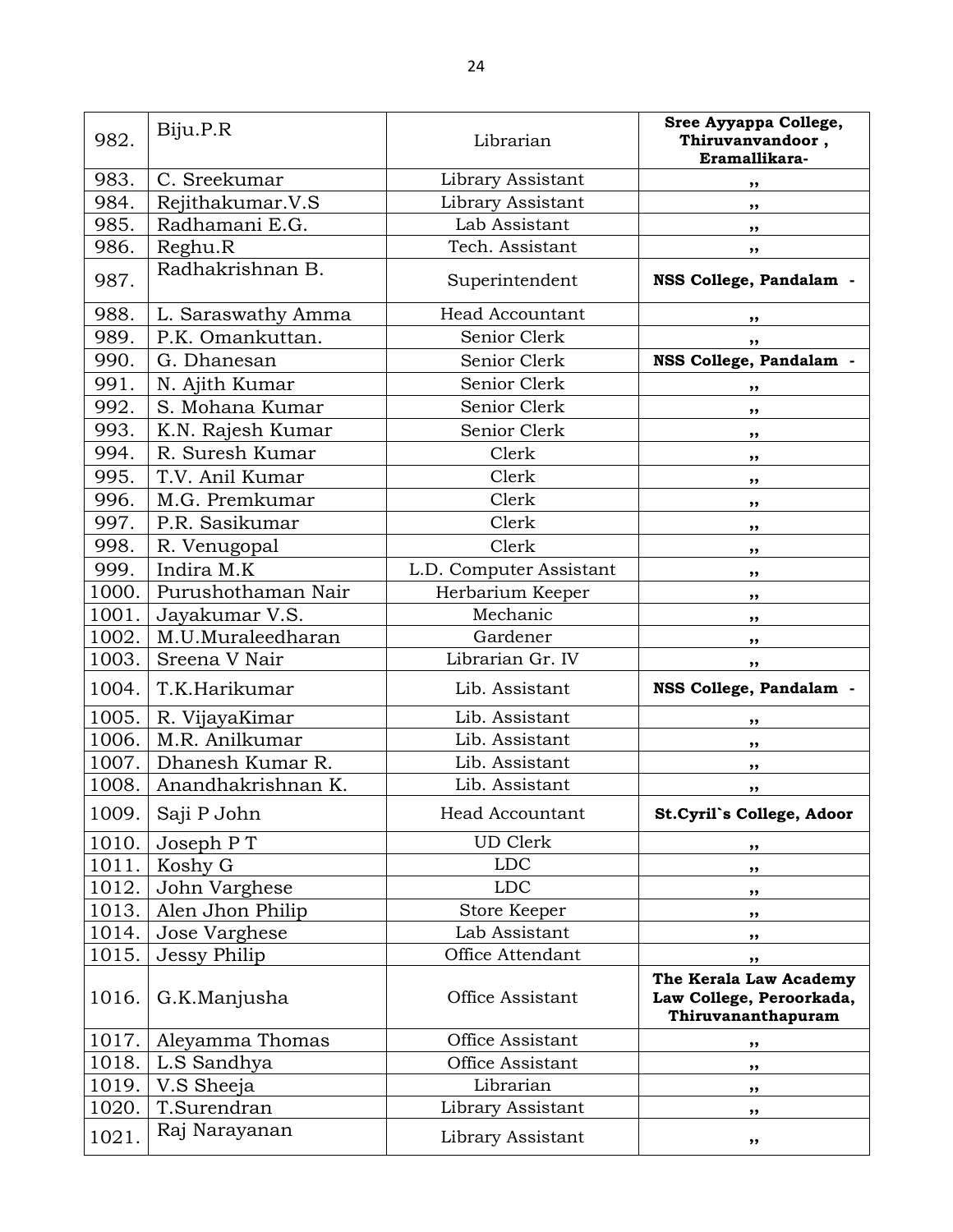| 1022. | P.Viswambharan     | Library Attender            | The Kerala Law Academy<br>Law College, Peroorkada,<br>Thiruvananthapuram       |
|-------|--------------------|-----------------------------|--------------------------------------------------------------------------------|
| 1023. | S.Kavitha          | Library Attender            | ,,                                                                             |
| 1024. | Sudhamony Amma     | Library Attender            | ,,                                                                             |
| 1025. | Bindhu Kumari.R    | Library Attender            | ,,                                                                             |
| 1026. | M.J. Syamlal       | Driver Cum Peon             | ,,                                                                             |
| 1027. | Syamamla           | Sweeper                     | ,,                                                                             |
| 1028. | Gayathri           | Attender                    | ,,                                                                             |
| 1029. | Jainendran         | Head accountant             | <b>SN Training College,</b><br>Nedunganda, Varkala                             |
| 1030. | Sri. Satheeshkumar | U.D. Clerk                  | ,,                                                                             |
| 1031. | Smt. Ushakumari.P  | U.D. Clerk                  | ,,                                                                             |
| 1032. | Chandradas.D       | L.D. Clerk                  | $, \,$                                                                         |
| 1033. | Babu Sunil.        | IV th Grade Librarian       | $, \,$                                                                         |
| 1034. | Shiji.S            | L.D. Store Keeper           | ,,                                                                             |
| 1035. | Binu K. Joy        | Head accountant             | <b>Mar Theophilus Training</b><br>College, Bethany Hills,<br><b>Nalanchira</b> |
| 1036. | Lidiya Paul. P.S   | Senior Clerk                | ,,                                                                             |
| 1037. | Mini mary. V       | L.D. Clerk                  | ,,                                                                             |
| 1038. | Sabin Lal. S       | L.D. Clerk                  | ,,                                                                             |
| 1039. | Joney.D            | L.D Store Keeper            | $, \,$                                                                         |
| 1040. | Sunitha.B          | L.D Typist                  | $, \,$                                                                         |
| 1041. | Sr. Elsamma Joseph | Librarian 4th Grade         | ,,                                                                             |
| 1042. | Biju.A             | Lib Assistant               | $, \,$                                                                         |
| 1043. | Anbu Raj R.        | Lib Assistant               | ,,                                                                             |
| 1044. | John Markose.T     | Office Attendant            | ,,                                                                             |
| 1045. | Sathre Alex        | Junior Superintendent       | Karmela Rani Training<br>College, Kollam                                       |
| 1046. | Sr.Zeena.F         | College Librarian           | ,,                                                                             |
| 1047. | Varghese.C         | <b>Head Accountant</b>      | ,,                                                                             |
| 1048. | Stalin.S           | Senior Clerk                | ,,                                                                             |
| 1049. | Santa.D            | Senior Clerk                | ,,                                                                             |
| 1050. | <b>Joy Antony</b>  | L.D Store Keeper            | ,,                                                                             |
| 1051. | Joseph.G           | L.D Typist                  | ,,                                                                             |
| 1052. | John Cibi.A        | Clerk                       | ,,                                                                             |
| 1053. | Nirmala.A          | Library Assistant Hr. Grade | ,,                                                                             |
| 1054. | Telma.S            | Library Assistant Hr. Grade | ,,                                                                             |
| 1055. | Johnson.V          | Office Attendent Hr. Grade  | $, \,$                                                                         |
| 1056. | George .N          | Office Attendant            | ,,                                                                             |
| 1057. | Navakrishnan.B     | Office Attendant            | ,,                                                                             |
| 1058. | Kochumol.V         | U.D. Clerk I (HG)           | <b>Mount Tabor Training</b><br>College, Pathanapuram                           |
| 1059. | Maya.J             | UD Clerk                    | ,,                                                                             |
| 1060. | Fr. Mathews K.A    | LD Clerk                    | ,,                                                                             |
| 1061. | Fr. Roy Abraham    | Librarian (UGC)             | ,,                                                                             |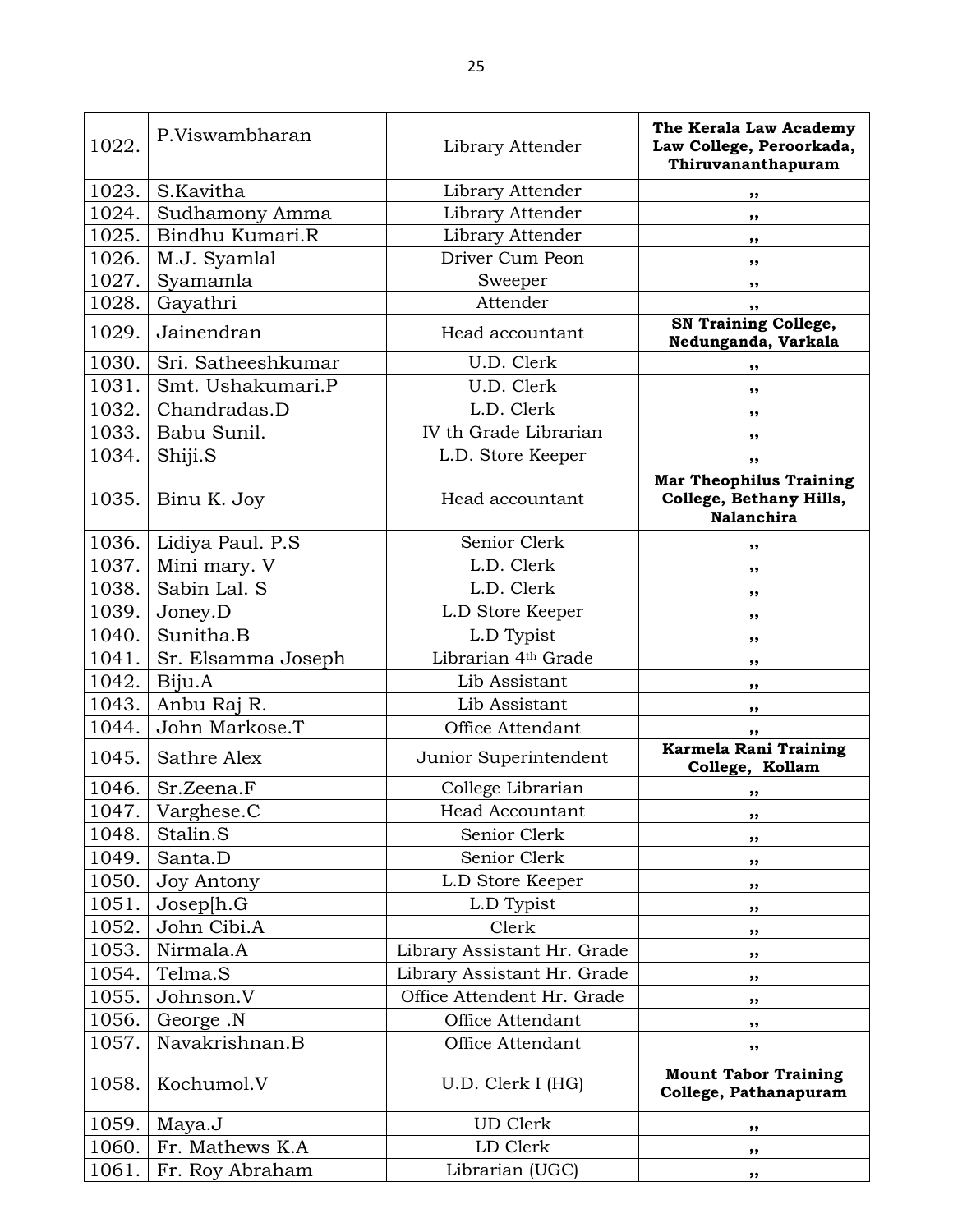| 1062. | Mammchen K Oommen    | LD Store Keeper (HG)      | <b>Mount Tabor Training</b><br>College, Pathanapuram |
|-------|----------------------|---------------------------|------------------------------------------------------|
| 1063. | Dinaja.R             | LD Typist (HG)            | ,,                                                   |
| 1064. | Jacob Abraham        | Library Asst.             | ,,                                                   |
| 1065. | Sreevidya M.R        | Library Asst              | $, \,$                                               |
| 1066. | Sanu Abraham         | Office Attendant (HG)     | ,,                                                   |
| 1067. | Arun P Thomas        | Office Attendant          | ,,                                                   |
| 1068. | Binoy Thankachan     | Office Attendant          | ,,                                                   |
| 1069. | Manmadhan Nair P.S.  | Head Accountant           | <b>NSS Training College,</b><br>Pandalam             |
| 1070. | Manoharan.V.G        | Senior Clerk              | ,,                                                   |
| 1071. | Surendran Nair N     | LD Clerk                  | ,,                                                   |
| 1072. | Pradeep.K            | LD Clerk                  | ,,                                                   |
| 1073. | Hema Chandran        | LD Clerk                  | ,,                                                   |
| 1074. | Madhusoodanan Nair.R | Library Assistant (Hr.Gr) | ,,                                                   |
| 1075. | Mariamma Varghese    | Junior Superintendent     | <b>Peet Memorial Training</b><br>College, Mavelikara |
| 1076. | Gigi.K.Varghese      | <b>Head Accountant</b>    | ,,                                                   |
| 1077. | Tony Cherian         | College Librarian         | ,,                                                   |
| 1078. | Georgy Thomas        | Clerk                     | ,,                                                   |
| 1079. | Biju David           | Clerk                     | ,,                                                   |
| 1080. | Sherin.C.S           | Clerk                     | ,,                                                   |
| 1081. | Roy Philip           | L.D. Typist               | ,,                                                   |
| 1082. | Smiju Thankachan     | Library Assistant         | ,,                                                   |
| 1083. | <b>Bijoy George</b>  | Office Attendant          | ,,                                                   |
| 1084. | Anumol Joseph        | Office Attendant          | ,,                                                   |
| 1085. | Princy.G             | Office Attendant          | ,,                                                   |
| 1086. | Ajitha Y             | Senior Superintendent     | S.N College, Cherthala                               |
| 1087. | Girikumar            | <b>Head Accountant</b>    | ,,                                                   |
| 1088. | Santhakumar P.       | U.D. Clerk                | ,,                                                   |
| 1089. | Venu K.P.            | U.D. Clerk                | ,,                                                   |
| 1090. | G. Asokan            | U.D. Clerk                | ,,                                                   |
| 1091. | Shajitha K.U.        | L.D. Clerk                | ,,                                                   |
| 1092. | R.Peethambran        | L.D. Clerk                | ,,                                                   |
| 1093. | M. Sach              | L.D. Clerk                | $, \,$                                               |
| 1094. | S. Sudev             | L.D. Clerk                | ,,                                                   |
| 1095. | Bibu C.B.            | L.D. Clerk                | ,,                                                   |
| 1096. | Preetha M.I.         | Technical Assistant (H G) | ,,                                                   |
| 1097. | Shajee M.P.          | LD Typist (Hr. Gr.)       | ,,                                                   |
| 1098. | Jayadharan T.C.      | Herbarium Keeper          | ,,                                                   |
| 1099. | Jagatheesh           | Mechanic                  | ,,                                                   |
| 1100. | Baiju S.             | Lab. Assistant            | ,,                                                   |
| 1101. | D. Madhu             | Lab. Assistant            | ,,                                                   |
| 1102. | N.K. Pradeep         | Lab. Assistant            | ,,                                                   |
| 1103. | Ramachandran K.      | Lab. Assistant            | ,,                                                   |
| 1104. | K.G. Ravi            | Lab. Assistant            | ,,                                                   |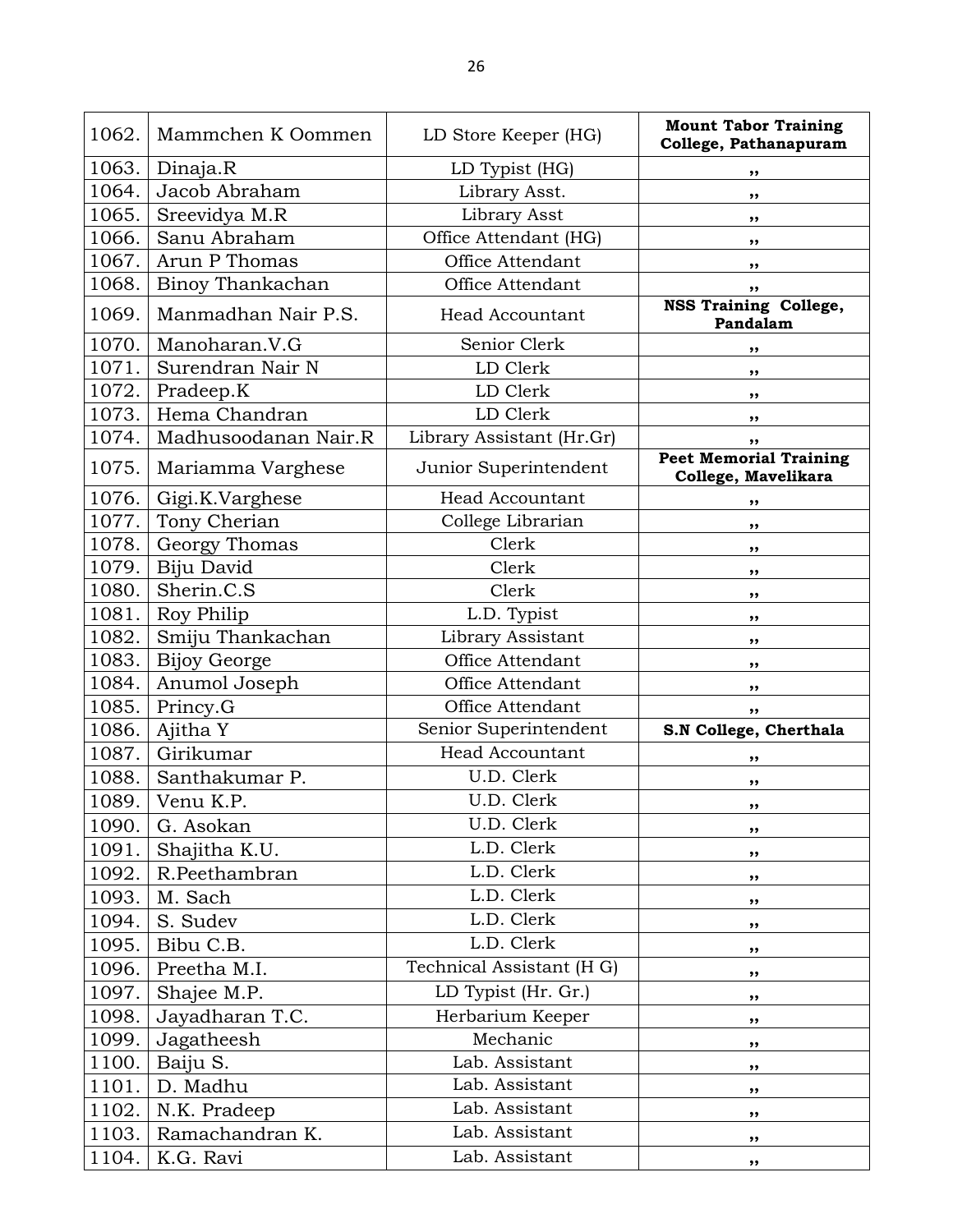| 1105.   Sabu K.R.      | Lab. Assistant | S.N College, Cherthala |
|------------------------|----------------|------------------------|
| 1106.   P.K. Shaji     | Lab. Assistant | ,,                     |
| $ 1107. $ Lajimon C.R. | Lab. Assistant | ,,                     |
| $ 1108. $ Santhosh D.  | Lab. Assistant | ,,                     |
| 1109.   Babu.T.        | Lab. Assistant | ,,                     |

**Sd/- Registrar (i/c)/ Returning Officer**

**University Buildings Thiruvananthapuram Date: 10.10.2018** 

## **ELECTORAL ROLL OF NON-TEACHING STAFF OF AFFILIATED COLLEGES CONTINUED..**

| Roll<br>No. | <b>Name</b>            | Designation               | College                          |
|-------------|------------------------|---------------------------|----------------------------------|
| 1110.       | Abdul Salam. E         | Sr. Supdt.                | <b>MSM College</b><br>Kayamkulam |
| 1111.       | A.J. M. Ninan          | Lib.Gr.1                  | ,,                               |
| 1112.       | V.H.Rehna              | <b>Head Accountant</b>    | ,,                               |
| 1113.       | Nizamudeen.I           | Sr. Clerk                 | ,,                               |
| 1114.       | PresannaKumari.B       | Sr. Clerk                 | ,,                               |
| 1115.       | K.G.MohananPillai      | Sr. Clerk                 | ,,                               |
| 1116.       | M.Rajalekshmi Kunjamma | Sr. Clerk                 | ,,                               |
| 1117.       | C.K. Hariraj           | Clerk                     | ,,                               |
| 1118.       | Francis Joseph         | Clerk                     | ,,                               |
| 1119.       | Nasar. A               | Clerk                     | ,,                               |
| 1120.       | M.Shamsudeen           | Clerk                     | ,,                               |
| 1121.       | S. Ershikesan Unnithan | Clerk                     | ,,                               |
| 1122.       | Sabeena .S             | <b>Computer Assistant</b> | ,,                               |
| 1123.       | Nazeer                 | Lib.Asst.                 | ,,                               |
| 1124.       | Vinod Kumar            | Lab.Asst.                 | ,,                               |
| 1125.       | Shoubeer.Y.            | Office Attendant          | ,,                               |
| 1126.       | Sreekala.S             | Office Attendant          | ,,                               |
| 1127.       | Anil Kumar.B           | Office Attendant          | ,,                               |
| 1128.       | Sree kanth.M           | Office Attendant          | ,,                               |
| 1129.       | Riyas.M                | Office Attendant          | ,,                               |
| 1130.       | Sivakumar.K            | Office Attendant          | ,,                               |
| 1131.       | Nassila .N             | Office Attendant          | ,,                               |